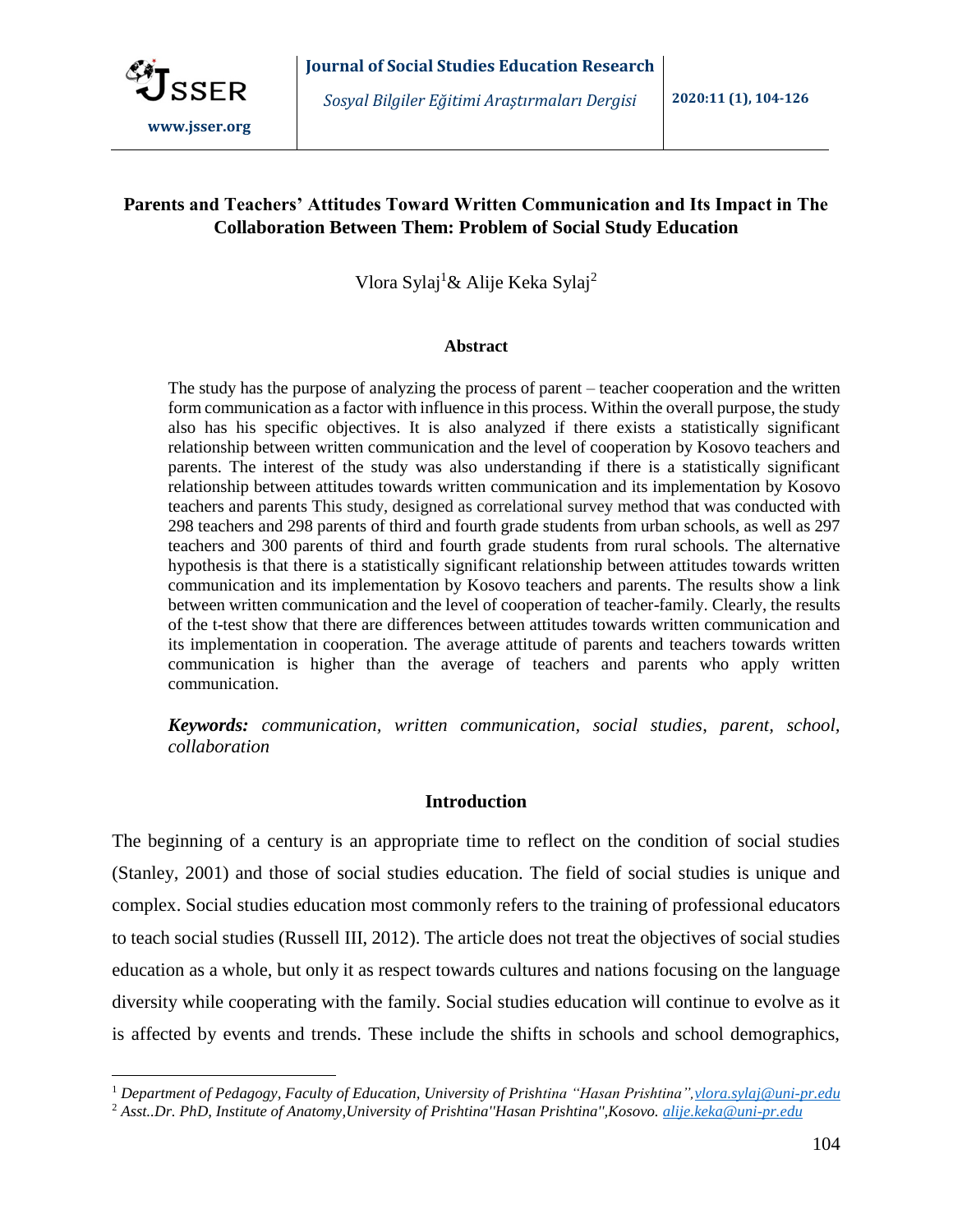teacher accreditation standards, changes in family, these changes will impact ideological perspectives and influence the direction of the social studies, among which the question of communication.

The importance of parent–teacher collaboration and its positive impact on children is well documented (Henderson & Mapp, 2002; Epstein & Sanders, 2006). The connection between the school and family relates to communication. The lack of effective communication is the greatest barrier to increasing parental involvement (Jesse, 1995). Communication is the factor that strengthens or weakens the relationship between family and school. If communication is positive, it brings benefits to all involved parties, especially to students. On the other hand, if the communication is weak, it can lead to the misunderstandings and thus be an influencer in effective partnership between the family and the school (Martin & Shana, 2002). The way the communication is realized between teachers, especially with students, influences the proper communication between the students themselves. The communication model among the teachers dictates the mode of the communication among students, and the way of the communication between the family and school affects the education of the students towards a convenient communication with each other. This study is designed to determine the views of teachers and parents about communication. It is the influential factor in some negative phenomena in the school such as the fall of the academic success of the students, it also affects the climate of the school, causes school abandonment but also influences the creation of psychological illnesses in the students. In order to prevent it, it is important to know as pupils, teachers, and administrators determine violence and understand what their reasons are (Altuna & Bakerb, 2010), and other effective and adequate communication methods between the school and family.

A family is a group of individuals related by blood, marriage or cohabitation approval. The family should be more involved in their child's education and participate in school activities. School is the educational institution in which the organized activity of upbringing and education of the young generation takes place. Cooperation with the family helps to increase the school role. Cooperation between school and family are activities and cooperation agreements between them to achieve common goals. Communication is the decisive factor in indispensable interactions and relationships including, but not limited to, businesses, between nations, interpersonal, and parental (Olson & Platt, 2004). "Communications are also the ways which people used to form relationships with each other and understand each other's feelings" (Cambridge International Dictionary of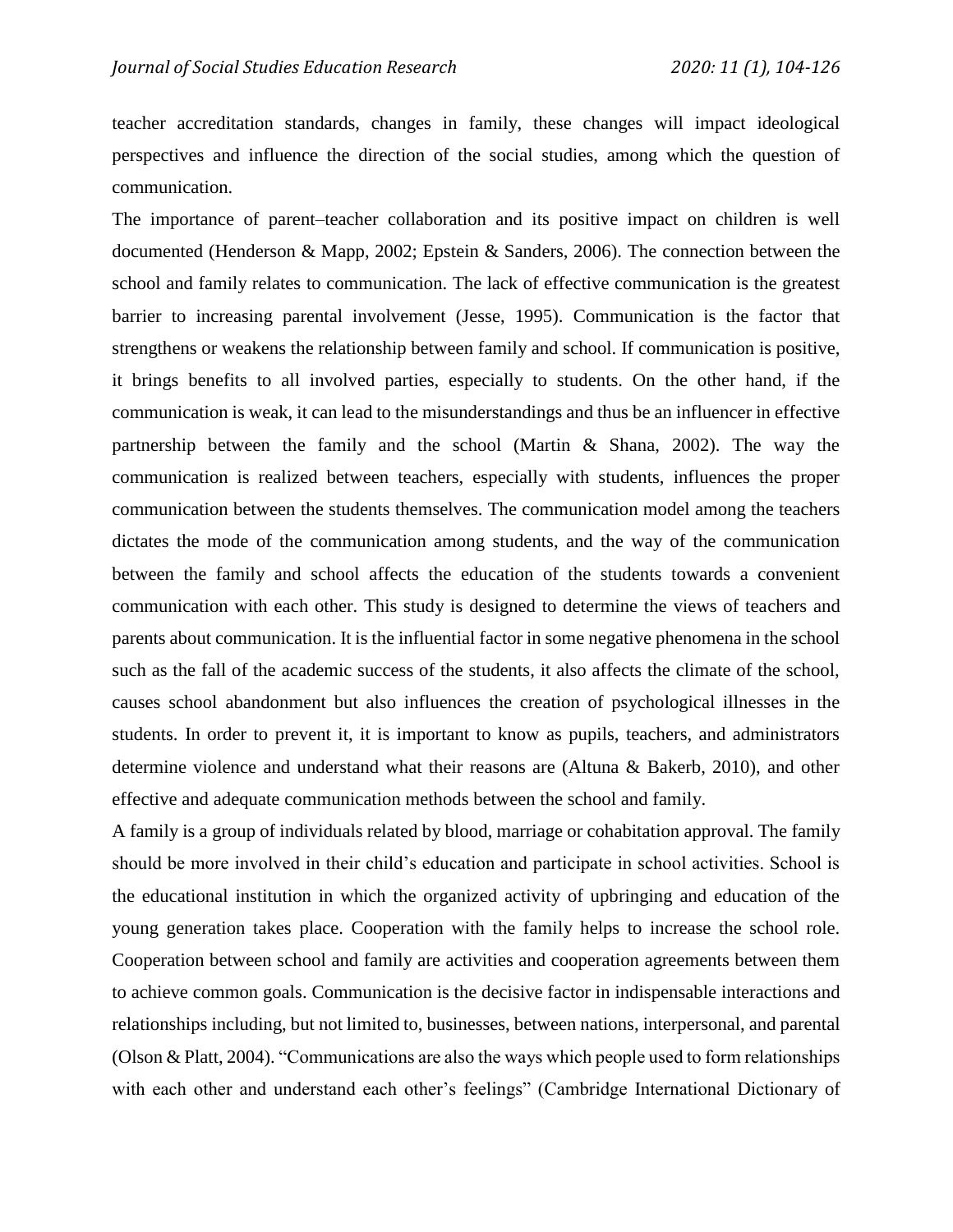English, 1996, p.271). While, parental involvement Epstein and colleagues defined the components of parental involvement to include "parenting, communicating, volunteering or attending, supporting learning at home, partaking in decision making, and working in partnership with the community or schools" (Epstein & Dauber, 1991, p. 289).

Very little research has studied the relationship between written communication and its impact on parent-teacher collaboration. The information that is available concentrates on written communication as a predictor of the level of cooperation between teachers and parents. Based on the literature of social studies education the school must help the family solve the problems that have to do with their child, even with others. The school communicates with the family in multiple ways (e.g. by email, phone, website, youth meetings, workbook, visits at home, etc.) and informs regularly about different school activities. Our study addresses written communication.

The objective of the study is to examine the interrelation of written communication with the level of cooperation therefore. More specifically, the study will investigate whether written communication impacts the average number of meetings that the school has with the family within a school year, this study will address the following research questions. The study has for purpose the realization of two objectives.

The first objective is: To analyze the connection that the written communication can have with the level of teacher – parent cooperation.

Research question: Does the connection between written communication and the level of cooperation parent – teacher exist?

About this goal the assumption that a significant connection exists is also raised between written communication and the level of cooperation by Kosovo teachers and parents.

The second objective of this study is to ascertain if there is a difference between the attitudes towards written communication and its implementation by Kosovo teachers and parents? Research question:

Are there differences between the attitudes towards written communication and its implementation by Kosovo teachers and parents?

The assumption consists in significant positive expectations for the existence of the significant positive connection between the attitudes towards written communication and its implementation by Kosovo teachers and parents.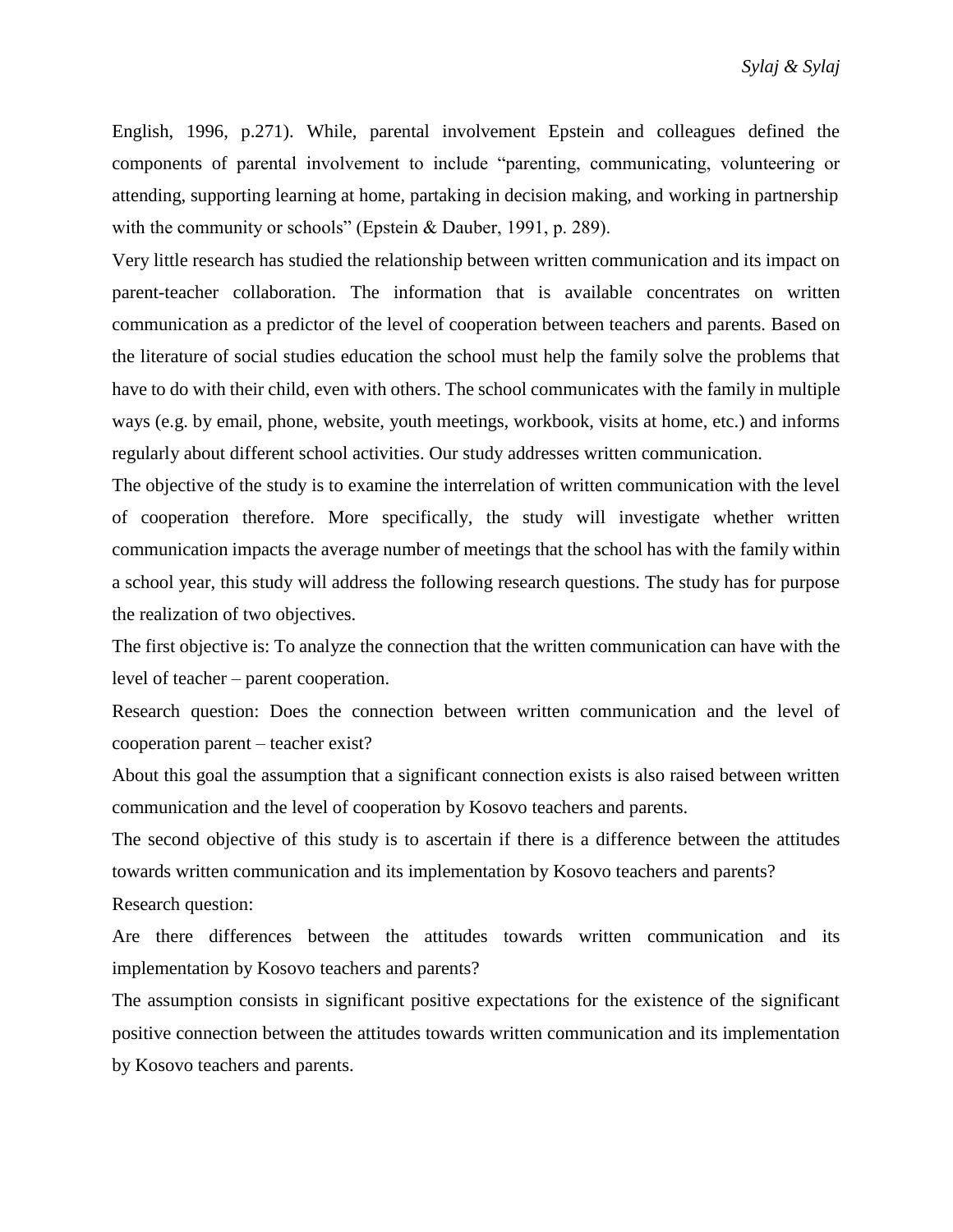#### **Literature review**

A meta-analysis of 41 studies examined the relationship between parental involvement and academic achievement, confirming a strong association between them (Jeynes, 2005).Based on the findings of many studies, becomes known the fact that the most influential factor in supporting the success of the pupils is exactly the common communication frequently between the school and the parents (Grant, 2011). However, based on the literature on communication, we also understand that communication negatively affects the family and school if it is not practiced effectively (Bhering, 2003), this is one of the challenges of social studies education. This communication, according to Chambers (1998) begins exactly when the parent enters the school building on the occasion of his/her welcome. According to Sanders (1998), the involvement of the family in the school and the communication between these two cooperating parties influence the improvement of pupils' behavior, the communication must be twofold (Christenson  $\&$ Sheridan, 2001, Vosler-Hunter, 1989). There must be close cooperation and partnership between the family and the school because in this way they learn from each other. After the exchange of information between them, they will understand specific educational competencies in order for this to be of benefit to the pupils (Silvia, 2010). The education process itself to be successful, must work based on these friendly relationships between teachers and parents of the pupils, then between pupils and the teachers (Swanson et al., 2010). They should build this collaboration on mutual respect and appreciation.

Rimm-Kaufman and Plan (2005) conducted a research in which they implemented an intervention to improve communication. The study included preschool and kindergarten teachers and family workers of 75 children from families with low SES logged the frequency and characteristics of family-school communication, resulting in over 22,000 contacts." Data were collected during a period of implementation of an intervention designed to enhance relationships upon the transition to school. Family demographic information and information about family support for academics at home was assessed through parent interviews and children's behavior problems were measured through teacher questionnaires in preschool and kindergarten. Family-teacher communication decreased between preschool and kindergarten, and there was a shift from shorter to longer types of communication between the two years. Communication differed as a function of the program. Counter to expectation, few family factors and experiences predicted the frequency of familyschool communication, and more frequent communication in preschool was unrelated to more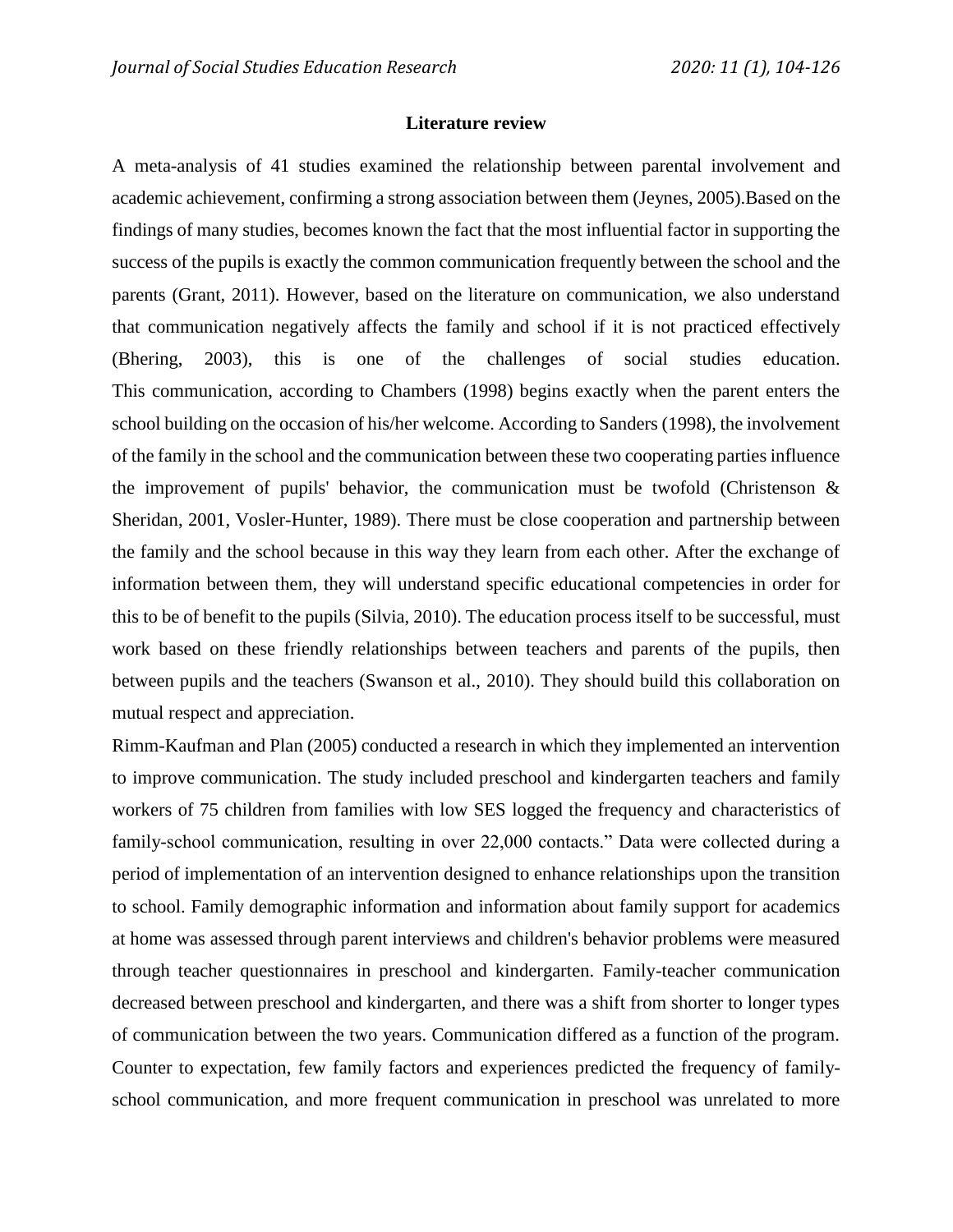frequent communication in kindergarten. Findings have several implications for practice. Families experience a great decrease in communication between preschool and kindergarten and interventions designed to ease the transition to kindergarten need to either ameliorate the decrease or acknowledge its existence to prepare families. Otherwise, this contrast may be interpreted negatively. Given that our findings show no relation between a family's communication in preschool and kindergarten, it appears that it is not enough to support communication in preschool to ensure frequent communication in kindergarten"(Rimm-Kaufman & Pianta, 2005, p.287). Effective communication is essential to increase parents' involvement. Effective relationships between parents and teachers are considered as basic in the school's development as the learning community (Schussler, 2003). An interesting point of view is that "teachers and parents can learn from each other" extend this idea to include all partners in the learning enterprise, including policymakers, inspectors, students, community members"(MacBeath et al., p.1). The family should be included in the school not only in focusing on the student's success but also in his discipline in the school, receiving information about his behavior, involvement and participation in school events, in the conferences between teachers and parents, then the help they need to give in the school (Yamamoto et al., 2016). But school is the underlying factor that should contribute to the development of effective communication between her and the family. Researchers have given different ideas on how to achieve effective communication. In addition, we find Caspe's suggestion (2003) that teacher development programs should promote the development of communication skills for the teacher, but also the teacher's own preparation. While Lawrence-Lightfoot, (2004) considers that the development of effective communication

the foundation for strengthening relationships and all other partnership efforts. Three central elements are essential for communication as a dynamic, two-way, and mutually beneficial process. Effective communication is the foundation of successful relationships and partnerships. Whether formal or informal, effective communication is respectable and clear. To communicate well, you need to know consciously the skills you need and plan the communication process.

happens if there is an appraisal between the parties and trust as well when the concerns are in the

mutual direction. Also, we understand that fair and effective communication is also reflected in

the ability of parents and teachers to address the problem when a particular concern is expressed

to the learner, this is an aspect of effective communication (Allen & Blackston, 2003).

Effective communication is essential for building family-school-community partnerships and is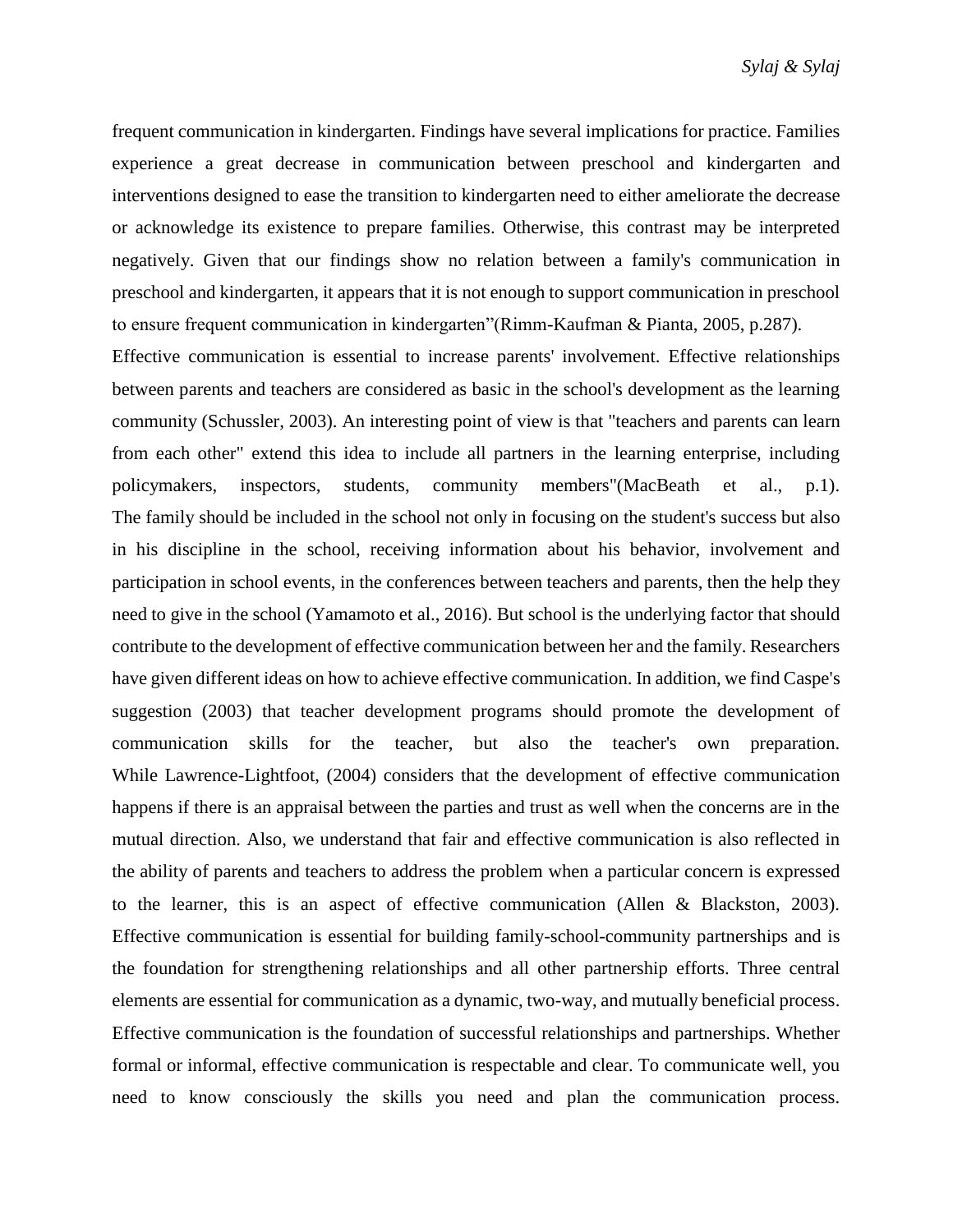Communication does not always enable a good partnership between school and family. Apart from other factors, communication itself is one barrier in this direction. This factor is one that should be used for effective partnerships between school and family to prevent violence among pupils, among others. Communication between school, family, and community should be mutual and focused on the strong points of the family/parents and pupils and in addressing problems jointly. Communication can be such as direct or indirect, and also disguised or clear (Epstein, N. B., Peshkop, D., Ryan, C., Miller, I., and Keitner, G. I. (1993). Clear communication occurs when messages are clearly spoken and the masked communication occurs when the message is confusing or ambiguous. The family needs to be constantly informed about their child and his/her behavior at school. In order this to be achieved, the family should be actively present in the school and doing so, they will be well-informed. Teachers have a decisive role in making the family more present in school. Researchers Epstein and Doube, in their study, found out that teachers who have a more positive view of parent involvement give more importance to practices such as organizing meetings with parents of all students regarding school programs or sharing positive and negative outcomes with parents, than other teachers.

Strengthening the positive attitudes of teachers is also related to the achievement of success in the "parental involvement" with hard to reach parents. When the teachers involve parents in everyday teaching practices, the parents increase interaction with their children at home, have a more positive feeling about their ability to help their children, a better judgment for the teachers and students improve their attitude and academic performance. Epstein (2001) states that the communication between the school and the family is a very important factor in the involvement and cooperation between the school and the family and also in preventing violence among students. Communication is a rather complex issue and involves speaking, listening, reflecting on the feelings and interpreting of sage themes (Berger, 2000). If the sent message is not adequately interpreted by the recipient, then we have a lack of communication. In communication, it is not important only to talk because it is considered that body language carries 93% of the message. Whereas, Smith (1986) describes hearing as a basis for the interaction among people. Hearing, not speaking, according to him, is the most used form of the communication, with 45% of the verbal communication used to hear, 30% to talk, 16% for reading, and 9% for writing. In the communication between the school and the family, it is important how the school carries out conversations with parents because the communication can be a source of the conflict between the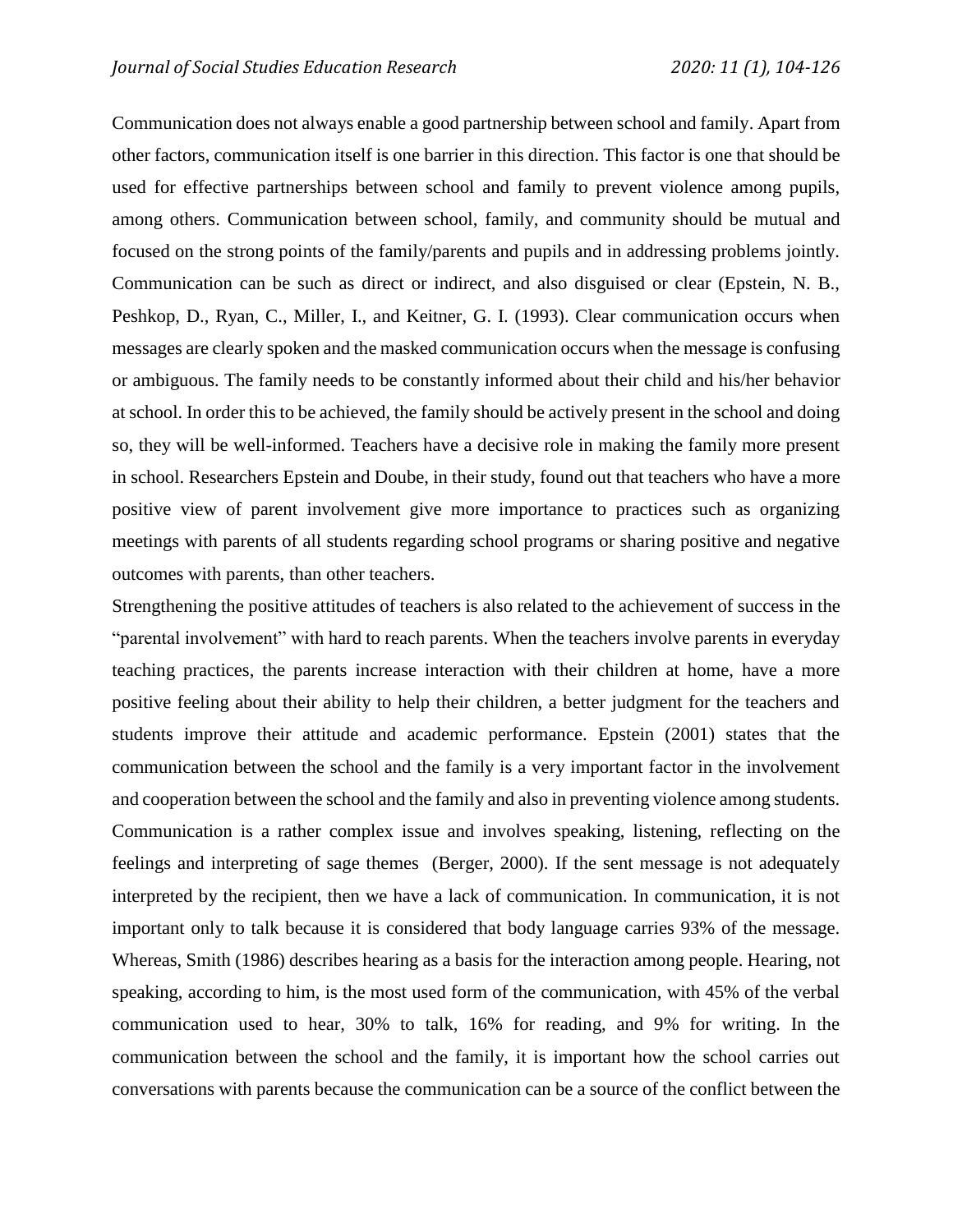family and the school (Blue-Banning, Summer, Frankland, Nelson and Beegle, 2004; Tucker & Schwartz, 2013). According to their research studies Ouimette, Feldman, Tung, Chamblin, & Coyne (2002), have concluded that are two main obstacles to creating inclusive and welcoming schools for all parents. First, the parents' ideas about their role in the educating of their children, and second, the existence of the lack of communication between the families and the schools about parental involvement expectations. A study conducted in the Kosovo schools by Kosovo Education Center (KEC) identified two perceived obstacles to the development of sustainable family-based cooperation with school and divides them into two categories: (1) The barrier in providing support to the family, and (2) Obstacles in school-family communication. According to this study, communication is a factor that hinders the cooperation and realization of its sustainability. There are many researchers who have communication between the school and family as the focus of their research. In these studies, we understand that "researchers find that an effective communication between school and the family, and inclusion of the family in school is associated with improving student behavior in school, which in itself contributes to the student academic success" (Hoover-Dempsey, Walker, Jones & Reed, 2002). The effects of the school's communication form on the families have also been researched, and the previous negative experiences of the parents with schools that can affect the family to expect bad news when receiving the communication from the school (Tucker, 2014). Other studies have found that the parents wanted to get more communication from the teachers, especially when there were early signs of an academic or behavioral problem (Smrekar & Cohen-Vogel, 2001). Another study by Adams and Christenson (2000), shows that the communication with the teachers was clearly positively correlated with the level of parental satisfaction with the parent-teacher relationship. The intentions that are made to raise the level of family and the school meetings rarely provide guidelines for the nature or quality of the communication. These findings suggest that regular, proactive, individual, and positive communications are key to improve the parents' attitudes toward the school and increasing their involvement in the school (Tucker, 2014). The school should constantly communicate with the family for any visible change in the student behavior at regular intervals and give opportunities to the family for communication whenever they need it. Common Behavioral Consultation provides a clear opportunity to establish the communication and the work relationships between systems of the family and the school (Christenson & Sheridan, 2001). For example, the specific teacher invitations for the involvement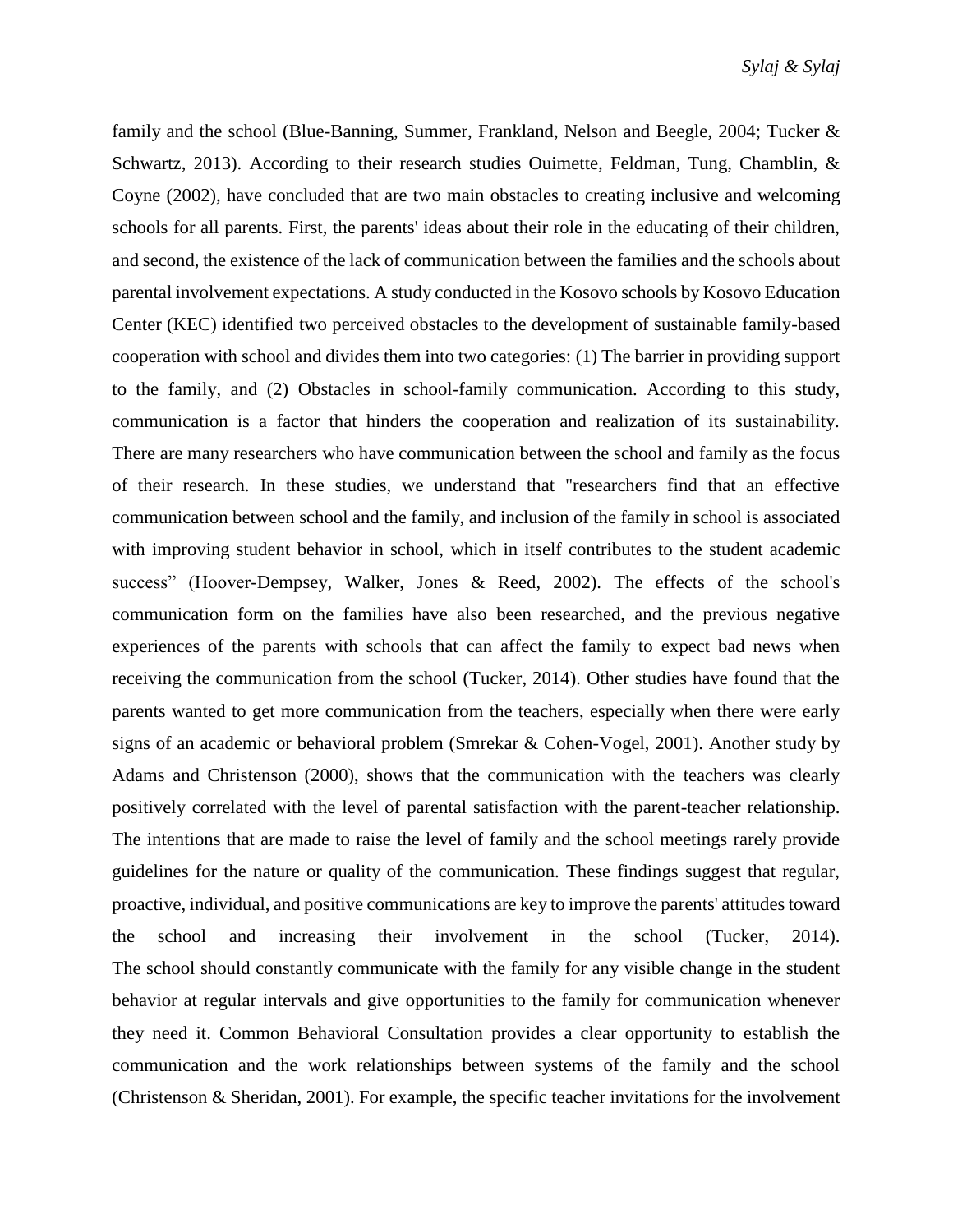of the parents may take different forms, including encouraging parents' communication to the child, suggesting ideas for practicing school work or in the community activities related to the child learning. (Hall & Quinn, 2014; Hoover-Dempsey, Walker, Jones & Reed, 2002). In addition, according to the scientific research, co-operation between school and family, the partnership programs and the teacher practices involving the parents' involvement have positive effects on the ability of the parents to help their children throughout the schools years; the school about the parents' judgment on the teacher skills and the quality of the teaching; on the teachers' opinions about the capacity of the parents to help their children with homework at home and on the student opinions for the school (Becker & Epstein, 1982, Epstein, 2001). Communication is the most appropriate area through which the parents want to establish contacts with the school. Parents' positive communication almost always gives positive results to the parents and the teachers. Negative, superficial or insufficient communication almost always leads to problems throughout the school year. Researchers consider that the way we have the parent-parent conversation is definitely important in the communication between the school and the family to prevent violence among the students. In order for this communication to be effective, it must be positive. According to Ratcliff and Hunt (2009, p.499): "For the family members to believe that their thoughts and feelings are respected, the teachers should engage in bilateral communication with the family members who are positive and supportive. When the relationships with the families are built on a positive and healthy communication base, the problems that may arise throughout the year are expected to be

#### Solved positively".

The key to building a relationship of co-operation between families and schools, as in any relationship, is the regular and effective communication. According to Davies (1993) and Moles (1993) this requires that in the interaction between teachers and the school we focus on the qualitative and the quantitative aspects, but although this is known both from the family, also from the school, these factors may encounter barriers to effective communication. Parents may experience psychological barriers for the involvement: unpleasant personal school history, memories of the poor achievements, or poor treatment at school, and personal battles with poor physical or mental health can leave the parents feeling scared by the school authorities and poorly equipped to take part effectively (Finders & Lewis, 1994; Gavin & Greenfield, 1998; Moles, 1993). Then, the lack of confidence in personal teaching skills or the ability to work with parents,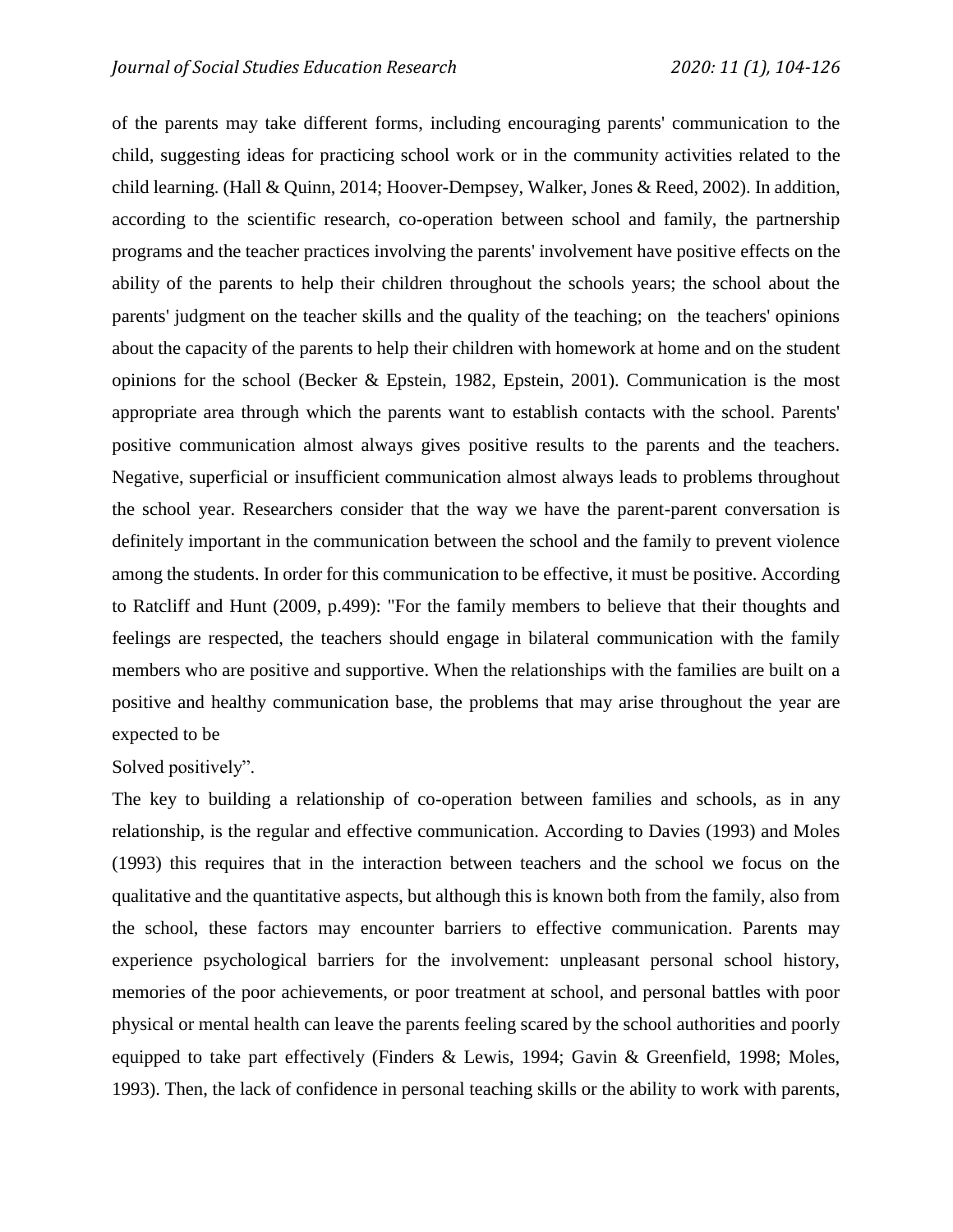fear of the parental criticism or lack of the knowledge about the strategies that teachers and the schools can offer to the parents for a more effective involvement(Hoover-Dempsey, Bassler & Brissie, 1992). Among other reasons is also that the teachers are often quite unprepared by the preservice vocational training or in the effective family-school communication service (Evans-Schilling, 1999; Pang & Watkins, 2000). But, of course, communication skills can be developed. The researchers Dinnebeil and Rule (1996) emphasize that the communication skills that significantly affect the parent-teacher relationships can be learned and improved through practice. The supporting roles that parents can play in educating their children should be sustainable topics in communication in the family-school (Henderson, 1987). Communication involves encoding messages, and it serves various goals in multiple levels of occupational, personal and social domains (Stamatis 2013).

Family and school play a fundamental role in the upbringing and educating children; their collaboration is also crucial to the socialization of children. The mission of school and family should be ensured by their constant and mutual support at the institutional and functional level (Dowling 2002). But, if the partnership is not properly managed, it can lead to a genuine conflict between opposing systems of rules to the requirements of the child by family, school or group of friends to be antagonistic (Blandul, 2005). Christenson and Sheridan (2001) on the base of their research pointed out the fact that the climate of a school can support or tie down family relationship and they have examined the effect of approaches and attitudes of teachers towards parents. In an extensive study, J. L. Epstein (2010) focused mainly on the building of relationships between school and family. Also, according to scientific research, the cooperation programs and partnerships among the school-family, and the teachers' practices regarding parent involvement have very positive effects on parents' ability to help their children throughout school years; in assessing the parents about the skills of teachers and the quality of teaching; on the opinion of the teachers about the parents' opportunities to help their children with homeschool assignments and the student's thinking…(Becker & Epstein, 1982; Epstein, 2001). Based on the literature of social studies education, written communication has been identified as a factor affecting engagement, no scientific research has focused solely on the relationship between written communication and its impact on the level of partnerships between teachers and the school. Taking this into account this study sought to find whether there is a relationship between them. Very little research has studied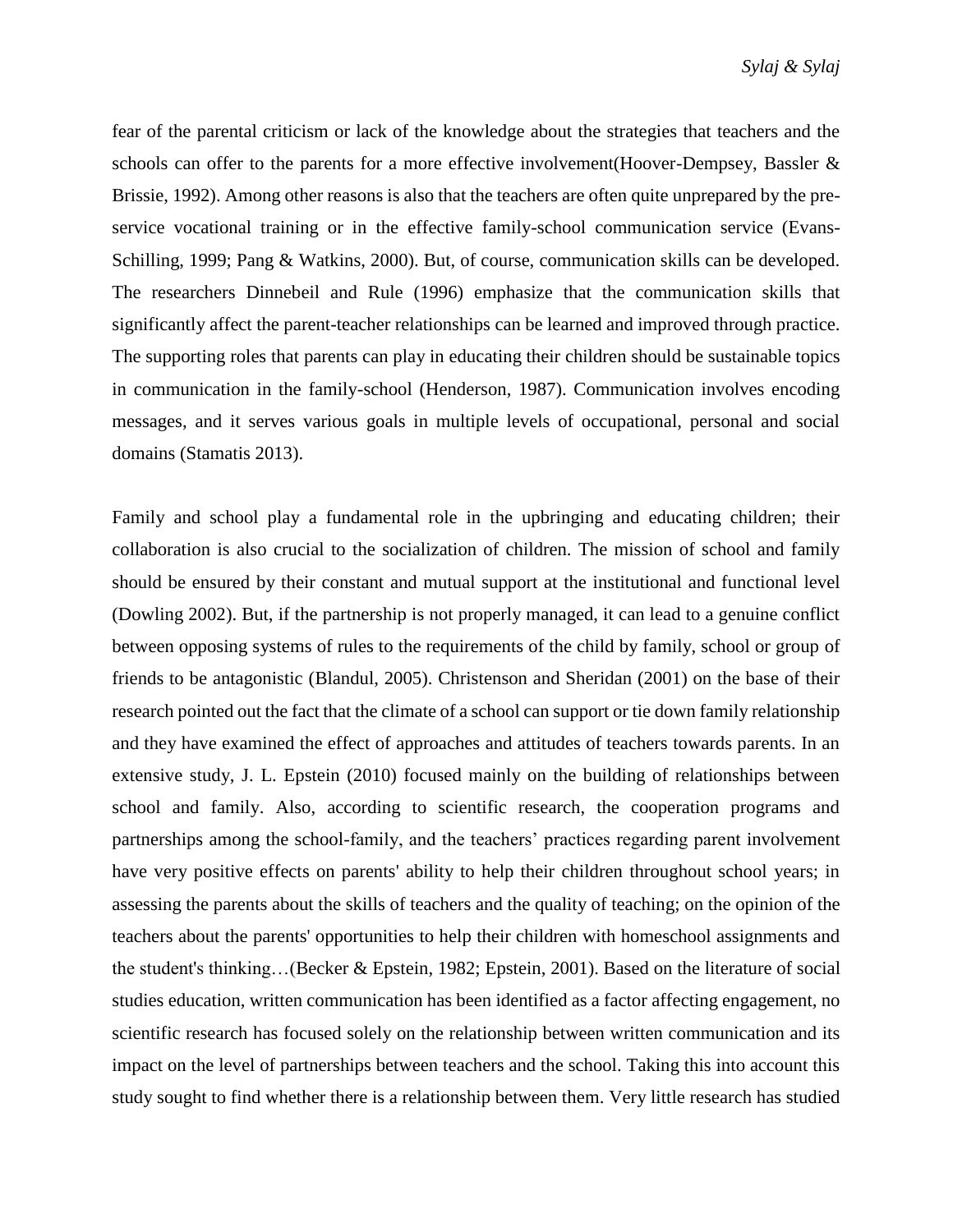the relationship between written communication and its impact on parent-teacher collaboration. The information that is available concentrates on written communication as a predictor of the level of cooperation between teachers and parents. This study used a quantitative framework, as following the article we will detail the rationale and hypotheses for this study, and explains the data collection and analysis process.

#### **Method**

#### **The study`s aim**

The aim of this study is to identify the impact of written communication on the level of cooperation between parents and teachers, as well as to ascertain if there is a positive or negative correlation between the attitudes towards written communication and its implementation by Kosovo teachers and parents.

#### **Research Design**

Our schools face different barriers and problems among which communication parent-teacher is one of them. Therefore, our concern as researchers in this study was the level of communication in our schools. Aiming at exploring this factor which is crucial for the quality of collaboration between parents and teachers, we employed a quantitative research design as it enabled collecting data from a wide geographic zone of our country. For the same reason, questionnaire is also considered as appropriate to apply when collecting data. Through the survey/questionnaire, we gathered opinions from schools and families about the level of collaboration between school and family, identified the number of meetings between parents and teachers during a school year. We designed for a representative sampling from a large population spread throughout a large urban and rural geographical zone. We evaluate this method as appropriate for our study in order to use descriptive correlation analysis while we have presented the results accompanied with explanations. The reason why we decided to work with descriptive statistics was the fact that we had to do with comparison between attitudes of families and schools about collaboration between them, while it is known that descriptive statistics enables avoiding human errors in the way, avoiding any impact in study findings. Further, through descriptive statistics we are able to better represent the distribution of frequencies in a table as well as correlational format. This enabled clarity in representation of findings, accompanied with comments and interpretations. Considering the nature and goal of our study, descriptive statistics is the best way which enables us to explore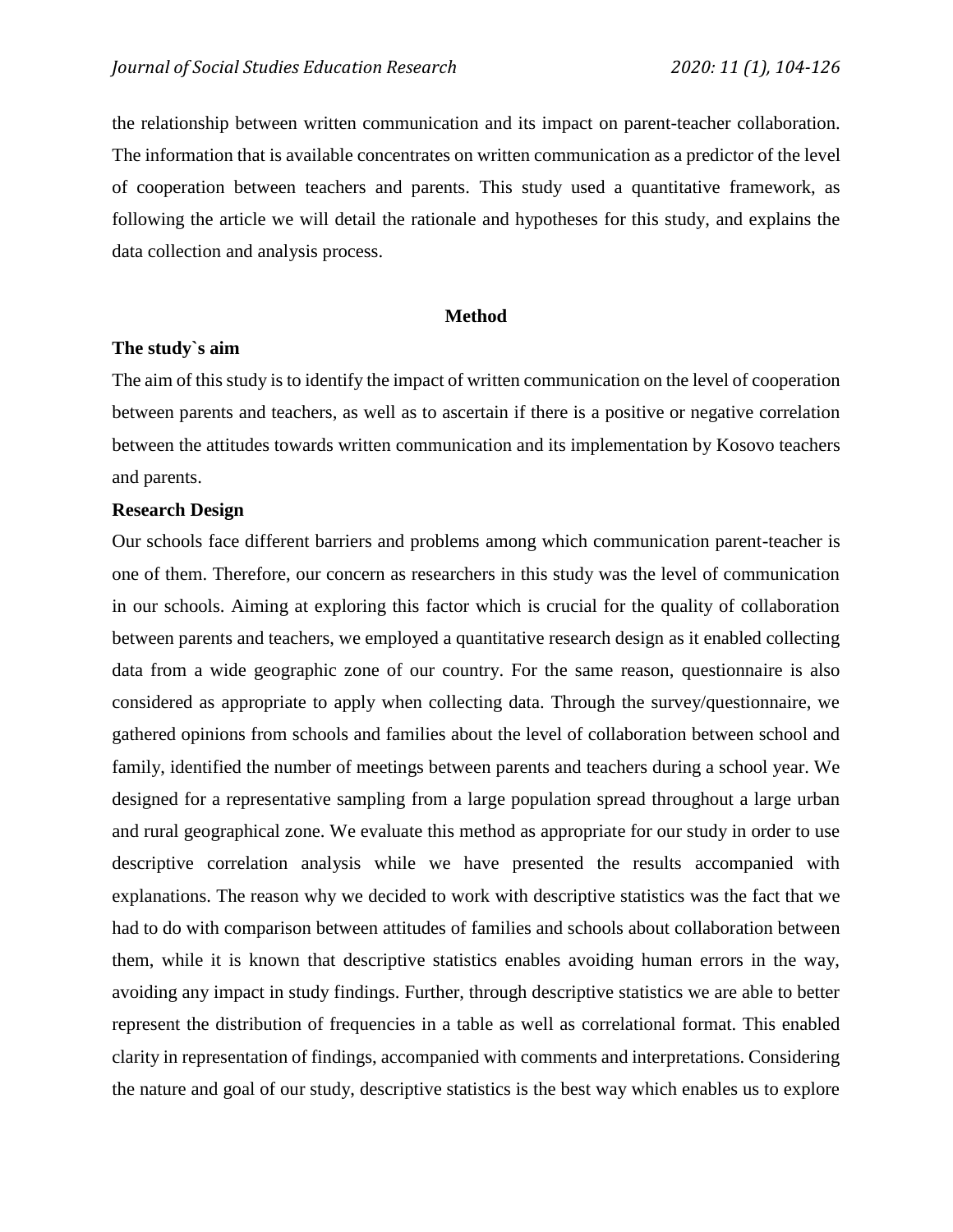the problem of our study. We also used correlational study/statistics. Variables used in this study have a common variance. In order to explore this variance, we conducted correlation between written communication and level of collaboration between parents and teachers. The approach in this study is a quantitative one. This study is an observational analytic one. Therefore, it encompasses both descriptive and correlational designs in itself.

### **Participants**

The population is determined numerically. The type of sample is a stratified random sample. Stratification is done by the respective geographic regions and according to urban/rural (twodimensional layered samples). The study analyzed the factor of the school information family in vast geography that represents the entire population of the country. The number of samples for each layer is made in order to fulfill the formula 30/ 2 \* number from geographical regions). The method of selection was the random selection (proportional to the number from parents and students in school); Lair methods (linear cumulative) of sampling were used. We have determined that the reliability level is 95%, with an error limit of 5%, like most other studies. So in the sample with 1520 subjects who are trusted in 95% of them and if wrong, the error rate is 5%. Consequently, our findings on the worst case are taken at extent 90% because of the size of the sample. With these features, our theoretical champion should have been smaller, almost double from what we have. If we calculate certain (hypothetical) irregularities in the sample and in the administration of the questionnaires then the "excess" participants (in the sense of over-sampling) can compensate for any deficiency that may have come from the alleged irregularities. The study was done in seven regions of Kosovo. The sample included 298 teachers and 265 parents of third and fourth grade students in urban schools, and 297 teachers and 300 parents of third and fourth grade students in rural schools.

# **Table 1.**

*Sample of research*

| <b>Participants</b>       | N   | $\frac{0}{0}$ |  |
|---------------------------|-----|---------------|--|
| Teachers of urban schools | 298 | 52.93%        |  |
| Parents of urban schools  | 265 | 47.07%        |  |
| Teachers of rural schools | 297 | 48.75%        |  |
| Parents of rural schools  | 300 | 52.25%        |  |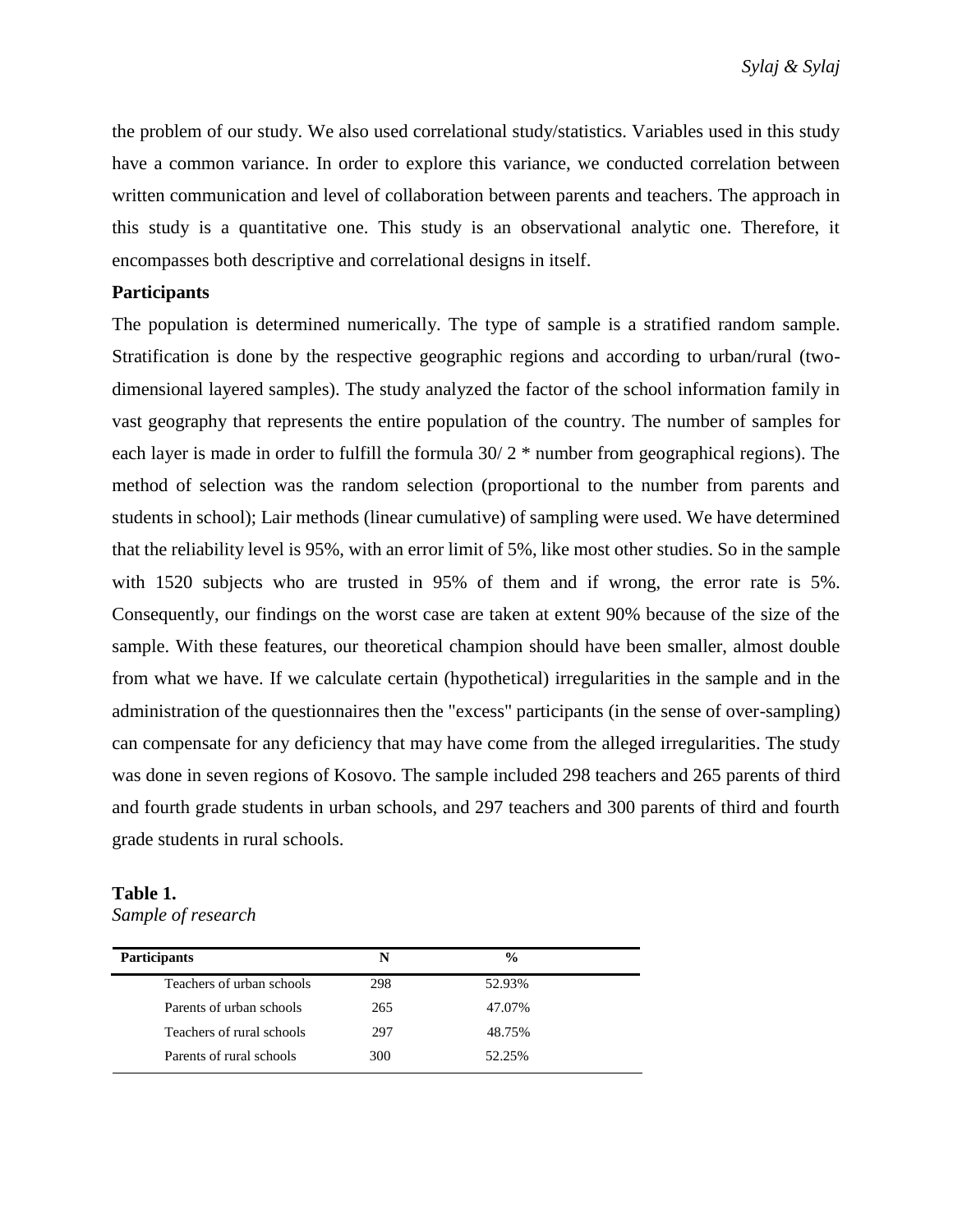#### **Research instrument**

The instruments used in the study were a questionnaire through which we came to the findings of written communication and collaboration of the parents with the teachers. The questionnaire consists of five Likert scales as "strongly agree", "agree", "undecided", "disagree", "Strongly disagree ". The questionnaire consists of the parts labeled as family trust in the school, effective communication, family information, decision-making, support the success of students, the school welcomed family and vice versa, separation of duties and responsibilities and previous experience of school with the family. The questionnaire was developed by us, the researchers. It was used to verify the reliability of the instruments used during the research. From the calculations, it emerged that the "Questionnaire for Teachers" instrument had  $\alpha = .870$ , which indicates a high level of credibility. Also, the other instrument that was used to collect data from teachers "Questionnaire for Parents", shows  $\alpha$  = .987 which indicates good credibility. Referring to this scaling, the reliability of the data from the instruments used in the study turns out to be good. Each and every questionnaire is analyzed separately in order to understand its credibility, then each dimension of each questionnaire is analyzed in order to understand the relation between them with the goal of measuring validity. All the analysis are conducted through Cronbach's Alpha coefficient and Pearson's coefficient. Results show that questionnaires guarantee credibility and validity. It is due to Cronbach's coefficient and correlations with statistical significance that we can draw conclusions on the above metric features of surveys/questionnaires. Credibility and validity of questionnaires for teachers are presented in table No 2.

## **Table 2.**

#### *Credibility and validity of questionnaires for teachers*

| <b>Reability statistics</b> |                                                          |  |  |  |
|-----------------------------|----------------------------------------------------------|--|--|--|
| Cronbach's Alpha<br>.870    | Cronbach's Alpha Based<br>on Standardized Items<br>0.860 |  |  |  |

Consistency is acceptable with Cronbach's Alpha coefficient, reported as .870 for questionaries' for teachers.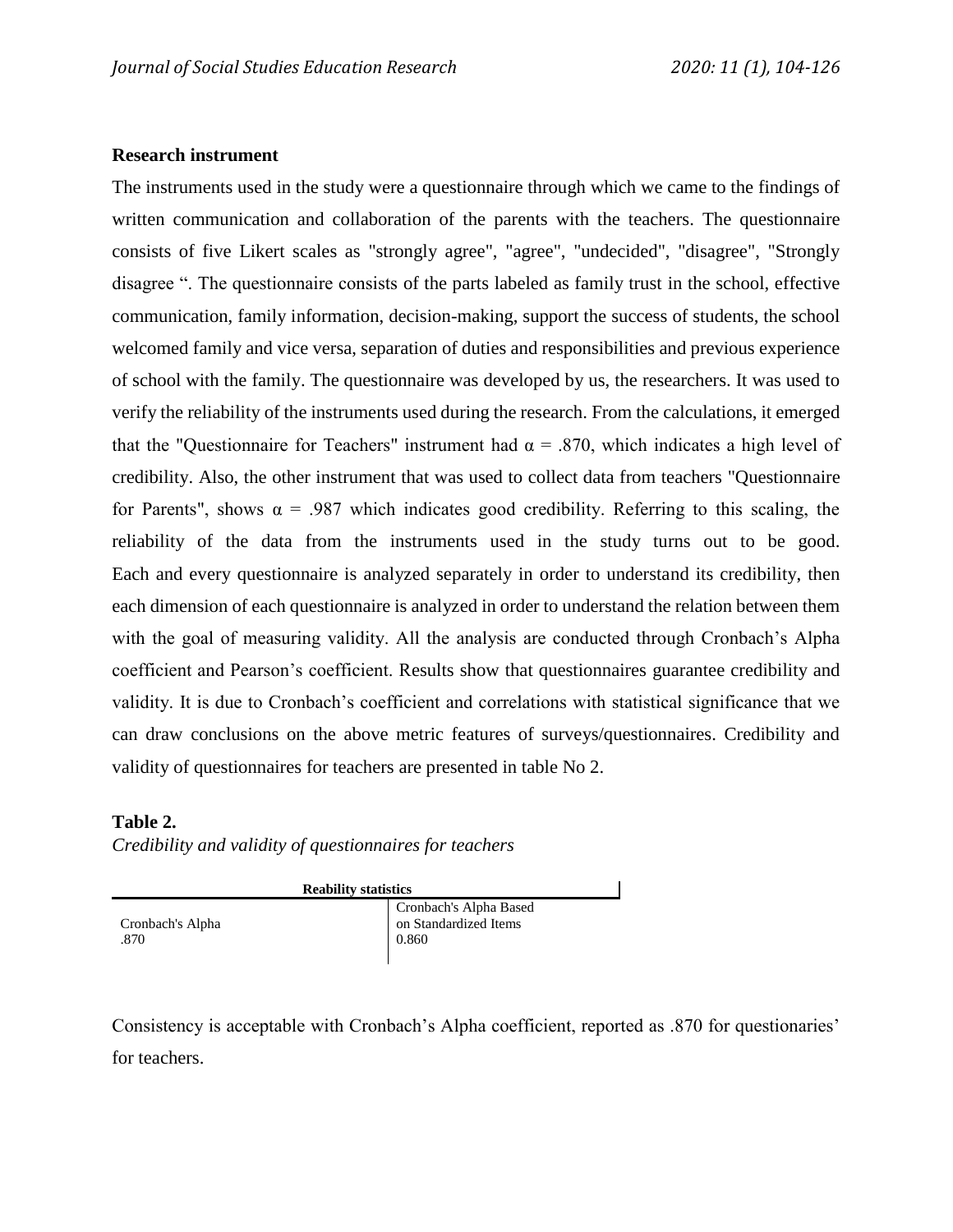While, in table No 2, we also understand that we have acceptable consistency for questionnaires for parents as well, that is, the reported Cronbach's Alpha coefficient here is .987.

## **Table 3.**

*Credibility and validity of questionnaires for parents*

| <b>Reability statistics</b>     |                                                         |  |  |  |
|---------------------------------|---------------------------------------------------------|--|--|--|
| <b>Cronbach's Alpha</b><br>.987 | Contrabah Alpha Based<br>On Standardized Items<br>0.947 |  |  |  |

## **Data collection procedure and data analysis**

The data were collected from a group of teachers who were trained prior to data collection. The study is divided into two phases. The first phase of the study is the review and examination of existing literature on the problem. In the second phase, we applied questionnaires. Before conducting a survey, we respected the requirements for quantitative research ethics, such as confidentiality, anonymity, the consent of the persons involved, the right to privacy and the opportunity of attraction.

The data collection process was coordinated with the permission obtained from the Directorate of Education as well as the principals of the schools involved in the research. Questionnaires were distributed to primary and secondary schools in both urban and rural areas to ensure a more heterogeneous and representative sample. During the school visits, we have ensured full confidentiality on data processing and presentation only for scientific purposes. It should be noted that throughout the process of data collection, we have not encountered any hesitation for neither parents nor school teachers to participate in the study. A teacher and a parent each needed about 25-30 minutes to complete the questionnaire. After data collection, the database in the SPSS program has initially been created for the teachers' and parent's questionnaires. After inserting all the data, they have been analyzed, and the statistical data of results have been obtained.

## **Results and Discussion**

This chapter describes the analysis results generated from the data collected. Analysis and results are organized by respecting the objectives of the study, with the purpose of accomplishing them.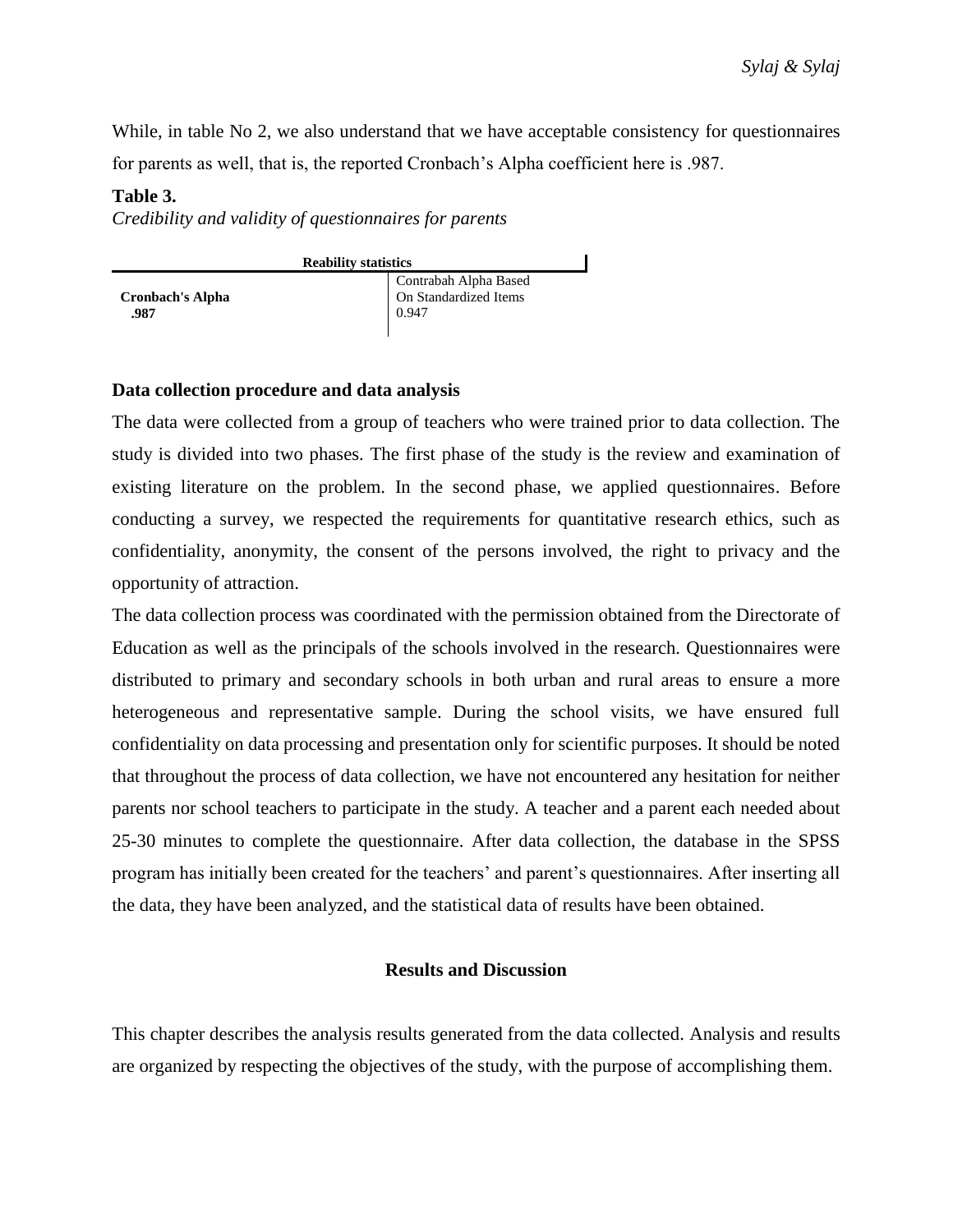First, we aimed to understand if there exists a connection between the parents and the teacher's attitudes on written form communication and its implementation on the cooperation between these two pairs.

Data gained (see table 4), through statistical analysis between teachers' attitudes toward written communication and level of collaboration show that the median for the attitude of teachers toward written communication is 2.442, standard deviation .37232, while the median for the level of cooperation is 4.8766. The value of t over the significance of the differences is  $t = 6.457$  and sig. of .000

and the level of cooperation. Teachers' attitudes about written communication are at a higher level than level of collaboration with parents Results indicate that there are statistically important differences between written communication

## **Table 4.**

*Written communication and the level of cooperation*

**Paire Paired Sample Test**

| Differences between<br>written<br>communication<br>and the level of<br>cooperation | <b>Paired Differences</b><br>Mean | Std. Std. Error<br>Deviation | Means           | 95% Confidence<br>Interval of<br>the Difference |       | $sig.(2-tailed)$ |      |  |
|------------------------------------------------------------------------------------|-----------------------------------|------------------------------|-----------------|-------------------------------------------------|-------|------------------|------|--|
|                                                                                    | Lower<br>27856                    | .36654                       | Upper<br>.01002 | 27892                                           | 14267 | 6.457            | .000 |  |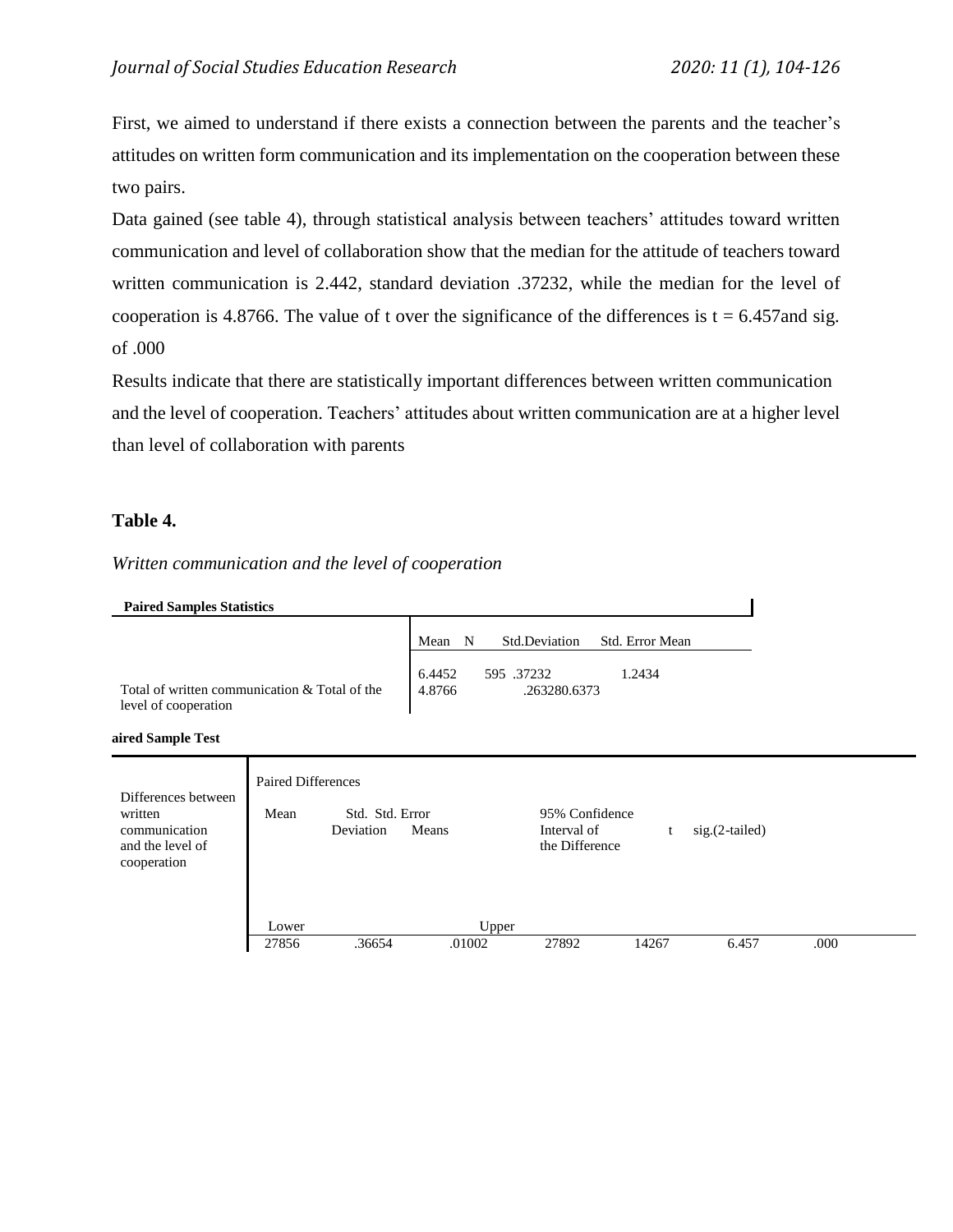Based on the results (see table 5), data gained through statistical analysis between parents' attitudes toward written communication and level of collaboration show that the median for the attitude of parents toward written communication is 7.3675, standard deviation .26543, while the median for the cooperation is 4.8920. Therefore, based on these results, the attitudes of parents toward written communication show to be more positive/higher than the level of collaboration.

# **Table 5.**

*Written communication and the level of cooperation*

**Paired Samples Statistics**

|                                              | Mean   | N   | Std.Deviation | Std. Error Mean |
|----------------------------------------------|--------|-----|---------------|-----------------|
| Total of written comunication & Total of the | 7.3675 | 565 | .26543        | .08730          |
| level of cooperation                         | 4.8920 |     | .46882        | 10834           |

**Paired Sample Test**

| Differences between<br>written communication | <b>Paired Differences</b> |                   |                    |                                                 |        |                       |      |  |
|----------------------------------------------|---------------------------|-------------------|--------------------|-------------------------------------------------|--------|-----------------------|------|--|
| and the level of<br>cooperation              | Mean                      | Std.<br>Deviation | Std. Error<br>Mean | 95% Confidence<br>Interval of<br>the Difference |        | $t$ sig. $(2-Tailed)$ |      |  |
|                                              | Upper<br>Lower            |                   |                    |                                                 |        |                       |      |  |
|                                              | 47633.54381               |                   | .07843             | .37689                                          | .28291 | 4.783                 | .000 |  |

Second objective of the study was examination of the connection between written form communication and the level of the parent – teacher cooperation by the urban and rural level. In this study the written form communication consists in relationship with the cooperation level. The data obtained by statistical analysis are shown on the tables below.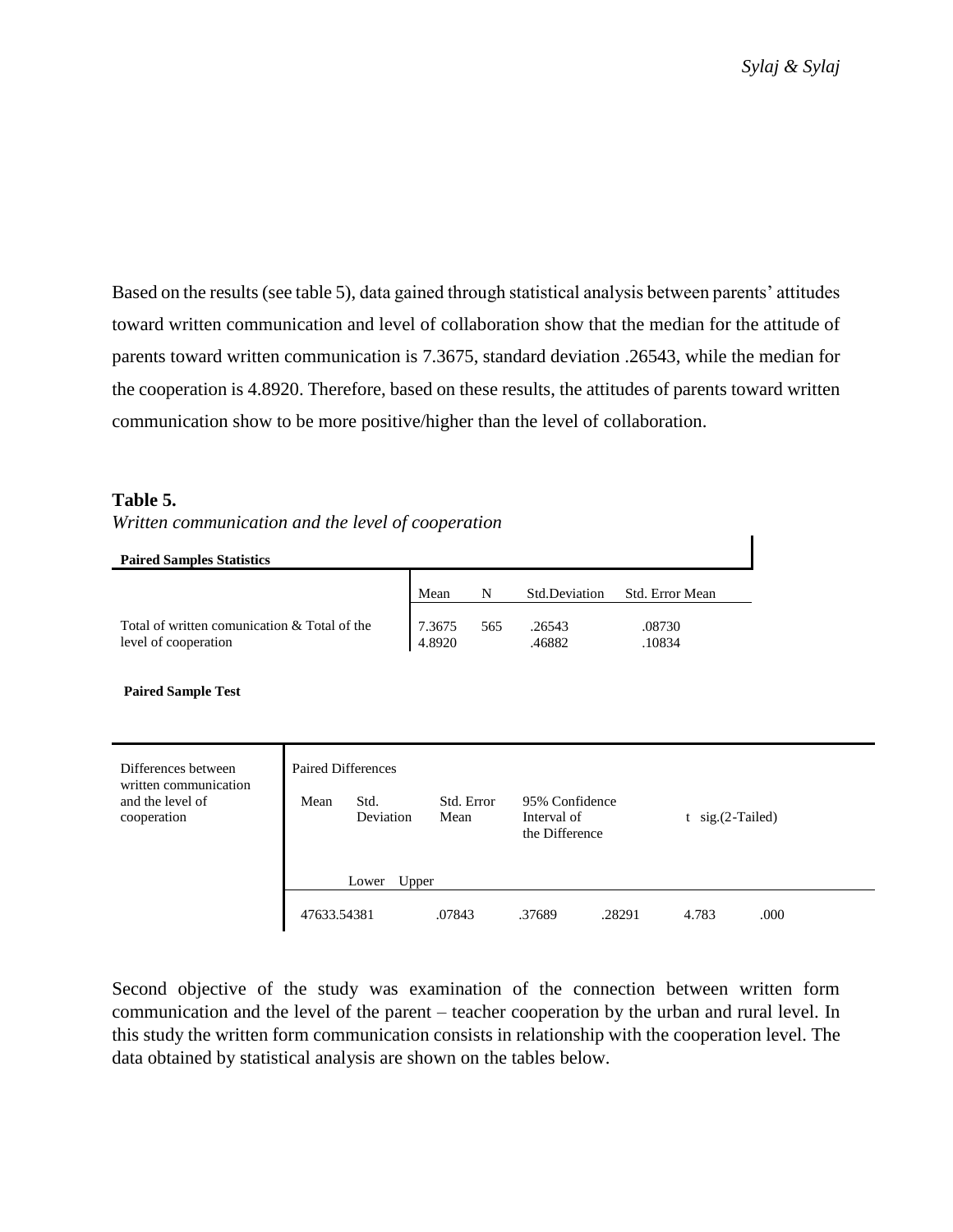Statistical tests (see table 6), to find if distribution was normal when conducted in advance and it was revealed that written communication between teachers and parents and the level of collaboration between them has a high correlation and with statistical significance (r=.891, s=.001, n=298). This means that teachers' written communication with parents impacts the level of collaboration between them.

# **Table 6.**

*Correlation between written communication and the level of collaboration based on the attitudes of teachers of the urban environment*



The written communication relationship between parents and teachers from urban areas was measured through Pearson's coefficient. Tests measuring conditions for the normal distribution and homogeneity were conducted in advance and it was noticed that there is a positive linear but weak relationship, though with statistical significance ( $r=189$ ,  $s=0.00$ ,  $n=265$ ), see table 7.

# **Table 7.**

*Correlation between written communication and the level of collaboration based on the attitudes of parents of the urban environment*



Based on the results (see table 8), the relationship between two variables, written communication and the level of collaboration that parents and teachers have, was investigated through Pearson's test. Tests measuring conditions for normal distribution and homogeneity were conducted in advance. There was found a strong positive linear relationship with statistical significance (r=.621, s=.001, n=297). According to parents' statements, the written communication that teachers has with parents increases the level of collaboration between them

# **Table 8.**

*Correlation between written communication and the level of collaboration based on the attitudes of teachers of the rural environment*

|                                                                       |     | Correlation<br>Sig. |  |
|-----------------------------------------------------------------------|-----|---------------------|--|
| Total of written communication & Total of the<br>level of cooperation | 297 | 621.<br>001         |  |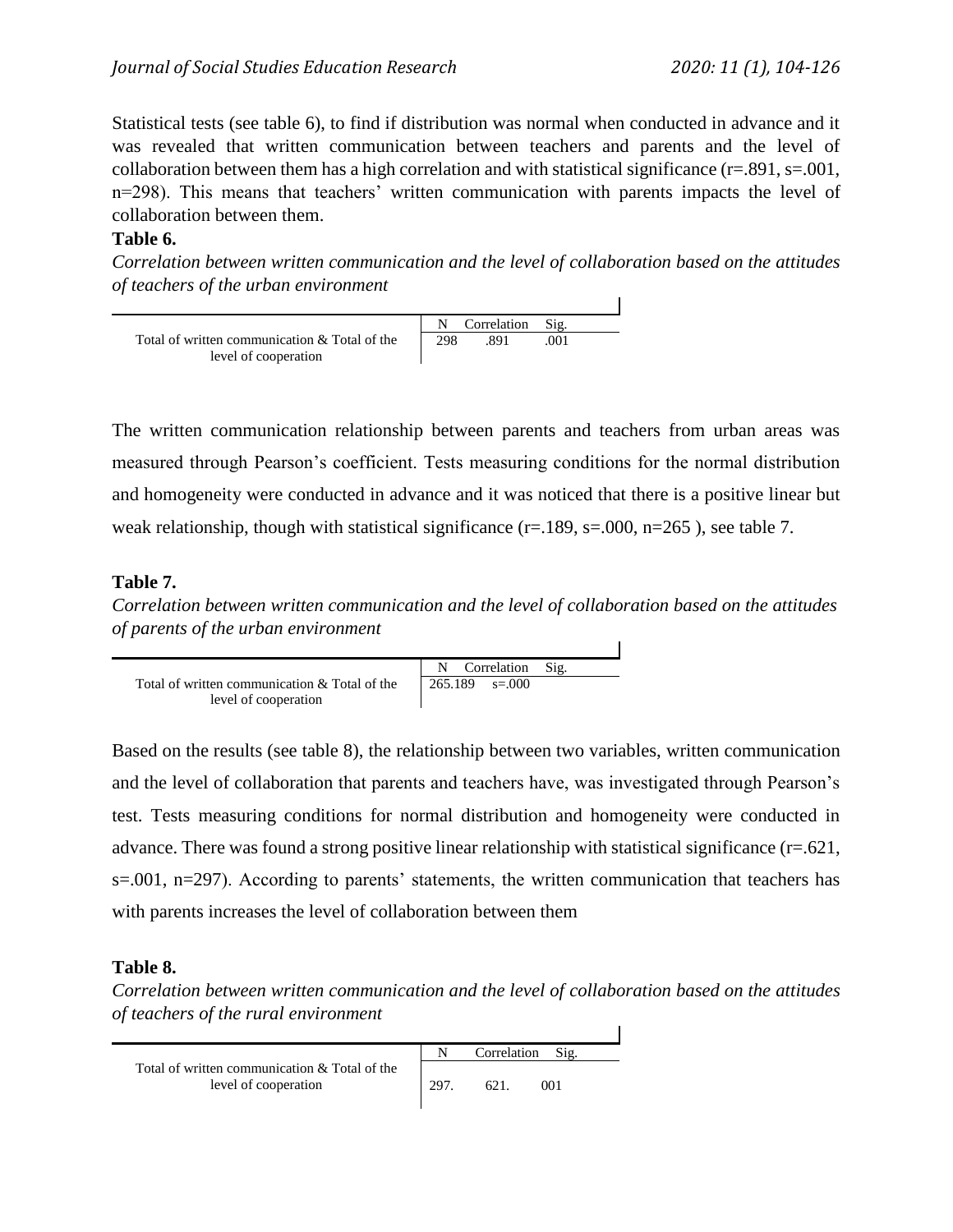The scale of correlation between the written communication variable and the level of collaboration between teacher and parents variable was investigated by using Pearson's correlation and as it can be seen from final results  $(r=.744, s=.000, n=.300)$ , correlation between teachers' written communication with the family in rural areas is high and with statistical significance. **Table 9.**

*Correlation between written communication and the level of collaboration based on the attitudes of parents of the rural environment*



#### **Discussion**

About the connection between written communication and the level of parents-teachers cooperation, the results coincide with the expectations. The results show that the study hypothesis is accepted. A positive statistically significant connection between these factors exists. Here, we confirm that statistical significance for communication is  $p<0.05$ . Results reveal that this relationship in the urban family is (r=.189, p<0.00), and in the rural family (r=.621, p<0.01). Among teachers from urban areas, the relationship between communication and level of meetings school-family is (r=.891, p<0.01), while among teachers from rural areas is (r=.744, p<0.01). This shows that from a statistical point of view this factor- written communication has an important impact on the involvement of the parents in school. Written communication has resulted and connected with the level of cooperation. The results obtained by the analysis for this objective of the study support the assumption by which the written communication will have a positive connection with the level of cooperation, thus referring the hypothesis zero of the study, according to which positive connections between the factors in question are not supposed. Based on the results, according to parents' statements, the written communication that teachers have with parents increases the level of collaboration between them. The study also finds that it can be ascertained that the correlation between teachers' written communication with the family in rural areas is high and with statistical significance. The findings of the present study suggest that communication has an important impact on the involvement of the family in school, but at the primary school grades in Kosovo is not at the needed level.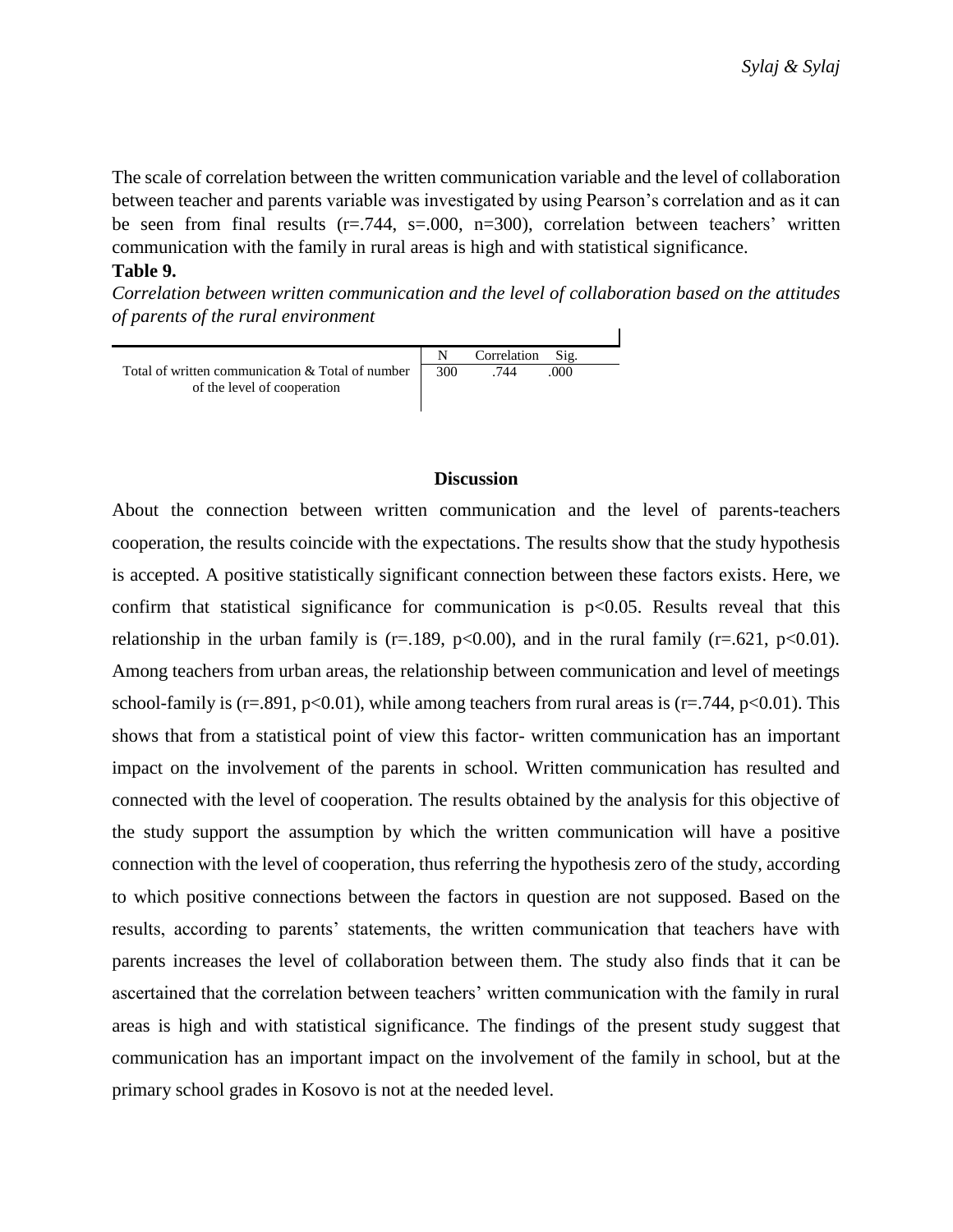And the study of Marchant et al. (2001) also focused on parents' preferred approach to school communication, whose findings show that established school communication should be structured around the needs of parents. Parents indicated that electronic communication from the schools would generate more involvement from them. The study found that the greater percentage of parents, represented by 38% and 31% respectively, preferred the use of electronic sources and combined methods individually.

Compatibility between the written communication and the level of cooperation between teachers and parents is also mentioned by Moore (2015) having noticed which communication methods were considered by the parents as effective, the researcher used Interview to explore the forms of communication the parents thought were less effective for eliciting involvement. The most articulated form of communication that was considered ineffective by the parents was the use of telephone. The parents revealed that in most cases, the calls came when they were not at home. Meanwhile, trying to return all calls was always a primary challenge because they were either at their job or extremely exhausted after the work day. Some parents noted that flyers often contained mistakes in regard to dates and times of events. Alternatively, the printed message due to technology advances, it is always possible to ensure prompt communication and information delivery between teachers and parents.

Despite the two most effective communication methods documented were emails and combined methods. The effectiveness of emails has been supported in the literature because they were rapid and personalized (Miedel & Reynolds, 1999). Miedel and Reynolds (1999), advised the schools to ensure that the means of communication they select to reach parents would motivate the parents to partner with the school system.

The importance of communication also is supported by Kocyigita (2015) who mentioned that the most important step towards better parental involvement is for parents, teachers, and administrators to work together on effective communication. Also, newer technologies could be used to deliver and receive messages constantly. On the other side, Bittle (1975) revealed that communication is really only effective when the used method is accessible to the parents. Bittle demonstrated an increase in parent-initiated contacts when an answering service was made available to the parents by a teacher. Written communication has this advantage. "Reaching the parents in person can be very challenging. Through email, however, there are several platforms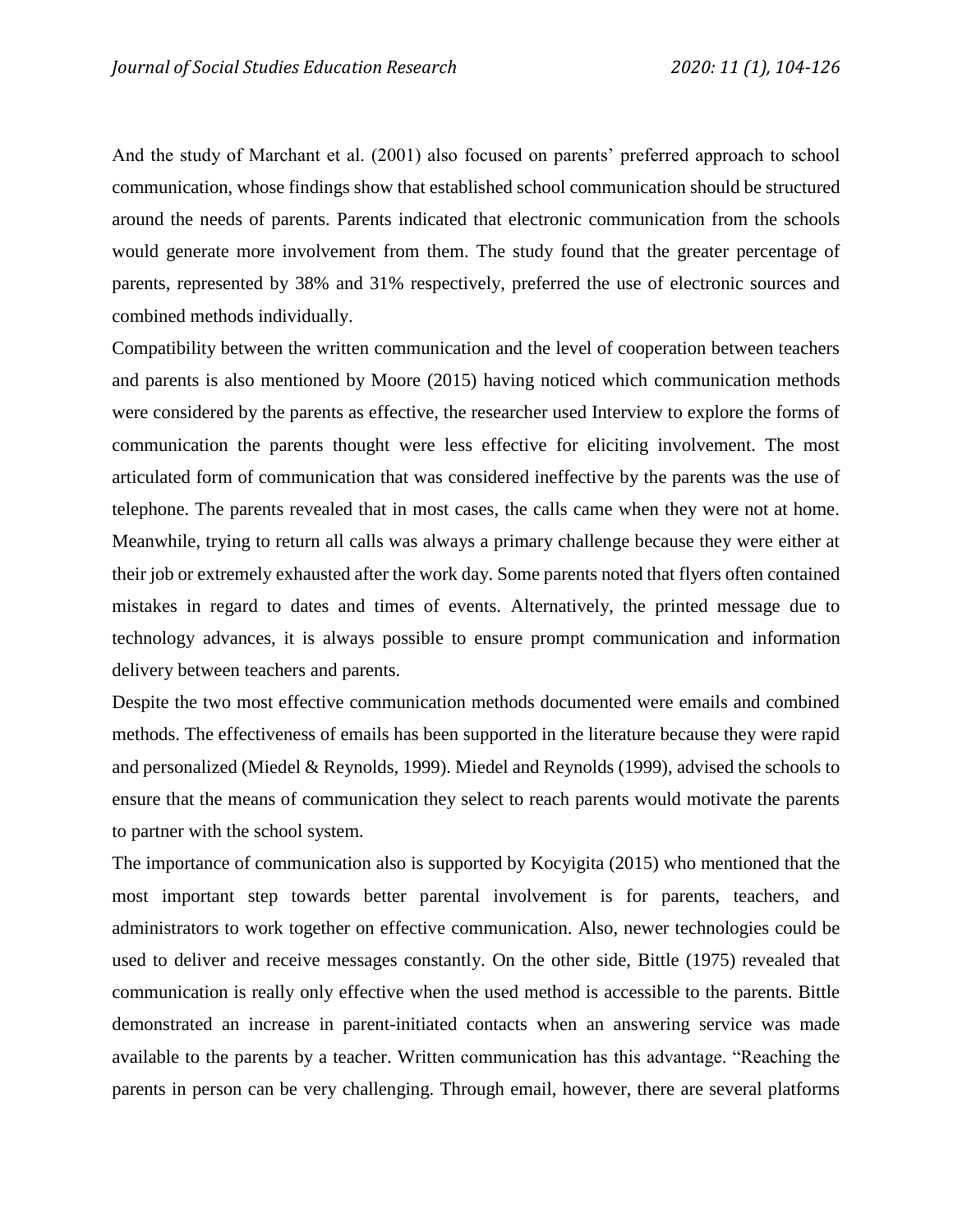(e.g., mobile phones, computers) that announce incoming emails. Parents are highly comfortable with modern communication and would, therefore, benefit from analogous forms of school communication that mimic those of their everyday world (Ramirez, 2001).

Results obtained by the second objective to ascertain are there differences between the attitudes towards written communication and its implementation by Kosovo teachers and parents, support our assumption according to which there is a statistically significant relationship between attitudes towards written communication and its implementation by Kosovo teachers and parents. The t-test results indicate that there are notable differences between the teachers' attitudes about written communication and the level of their cooperation with parents. Also, the t-test results indicate that there are notable differences between the parents' attitudes about written communication and the level of their cooperation with teachers. Thus, teachers and parents have different attitudes different actions towards written communication. It is not enough that they have a positive attitude towards written communication if they do not undertake concrete actions to implement it. So, results indicate that there are statistically important differences between written communication and the level of cooperation. Teachers' attitudes about written communication are at a higher level than level of collaboration with parents. Therefore, based on these results, the attitudes of parents toward written communication show to be more positive/higher than the level of collaboration. Canker, Deutsch, and Syntonic (2012) mentioned that the communication between parents and teachers that occurs frequently leads to developed trust and responsible relationships between teachers and parents (Cankar et al., 2012). And similarly, Epstein (1995) considers that teachers and parents with established, effective two-way communication have a firm foundation for mutual trust and respect that fosters increases in students' academic achievement.

#### **Conclusion**

The study has had for purpose to study the cooperation between parents and teachers and written form communication as an influential factor in this process. Based on the analysis of the study findings, the results have been shown for positive correlation with statistical significance between the factors in question. Based on this we can come to the conclusion that the written form communication connects with the level of the cooperation between parents and teachers.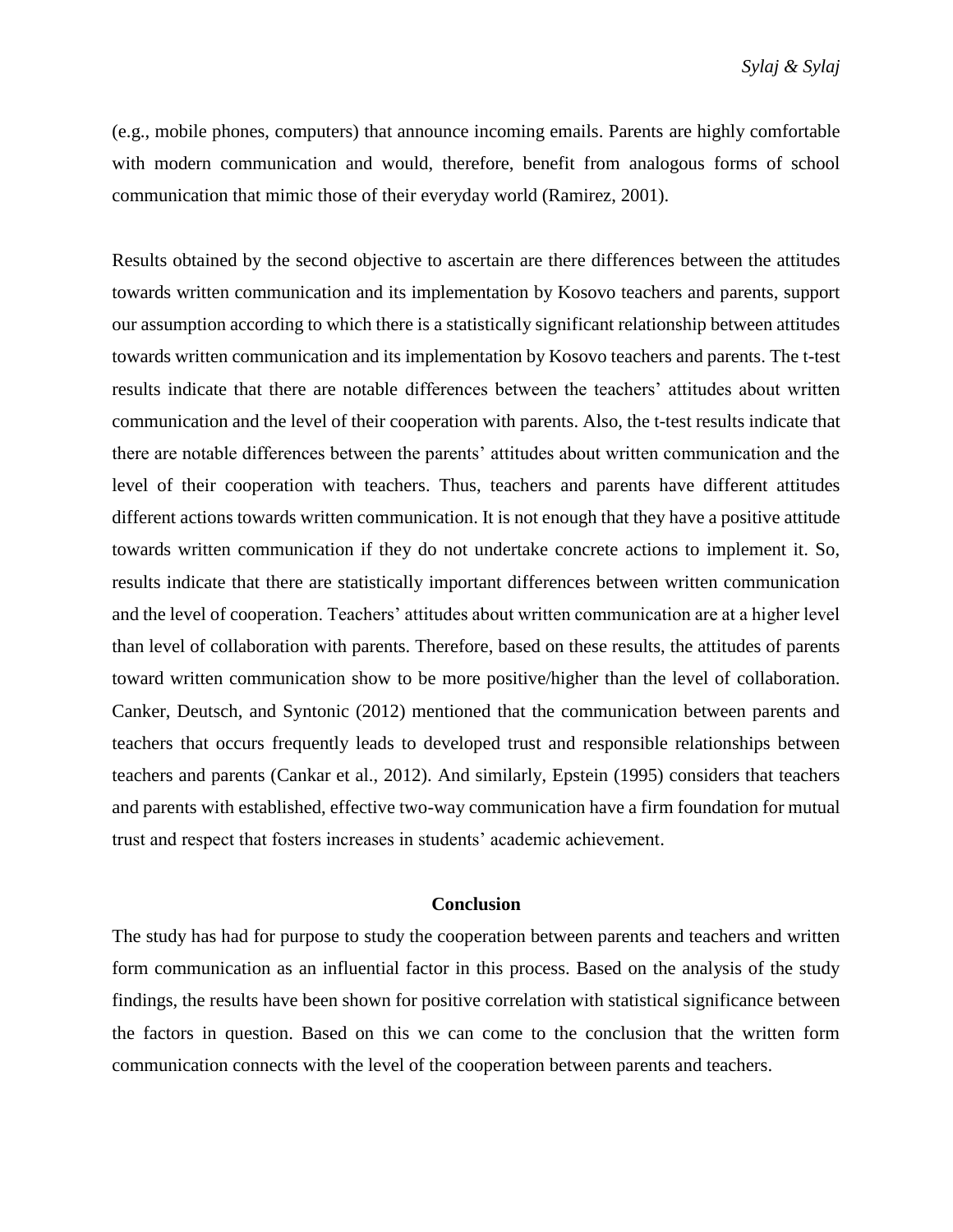The other aim of the study on this issue is do the examination of the difference between the attitudes towards written communication and its implementation by Kosovo teachers and parents. the results support four of the six study assumptions for this objective. While, based on results of the study, more specifically the difference between the median of results of teachers and families in relation with their attitudes toward written communication and results on how written communication is conducted in practice-for which data was the level of collaboration, the difference is more than obvious. In other words, despite the attitudes from both these parties, the level of written communication show to be low. To conclude, regarding the school's written communication with the parents, a factor for parents' involvement and in teachers-parents collaboration, it was revealed that it is at a high level and at a medium one. To raise the family and teachers' awareness about effective and substantial communication between them, school and experts should find proper ways for delivering information to them about written communication and its importance and benefit. Teachers should create such conditions which make the parents feel welcomed to communicate, which means making communication easy for them, in this way the family feels they are in focus. School should continuously written communicate with parents about every noticeable change in students' behaviors, in regular intervals, and provide the family with opportunities for communication every time they need it.

#### **References**

- Berger, E.H. (2000). *Parents as partners in education: Families and schools working together.* Upper Saddle River, Nj: Prentice – Hall.
- Becker, H., & J. Epstein. (1982). Parent Involvement: A survey of teacher practices. *The Elementary School Journal*, 83(2), 85-102.
- Blue Banning, M., Summer, J. A., Frankland, H. C., Nelson, L. L., & Beegle, G. (2004). Dimensions of family and professional partnerships: Constructive guidelines for collaboration. *Exceptional Children*, 70(2), 167–184[.10.1177/001440290407000203](https://doi.org/10.1177%2F001440290407000203)
- Bhering, E. (2003). Percepções de pais e professores sobre o envolvimento dos pais na educação infantil e ensino fundamental. *Contrapontos, 3*(3), 483-510.
- Blandul, V. (2005). Introduction in Problems of Special Psycho-pedagogy, Oradea, University of Oradea Press.
- Caspe, M. S. (2003). How teachers come to understand families. *School Community Journal*, 13(1), 115-131. Retrieved from:<https://eric.ed.gov/?id=EJ666070>
- Cankar, F., Deutsch, T., & Syntonic, S. (2012). Approaches to building teacher-parent cooperation. CEPS Journal, 2(1), 35-55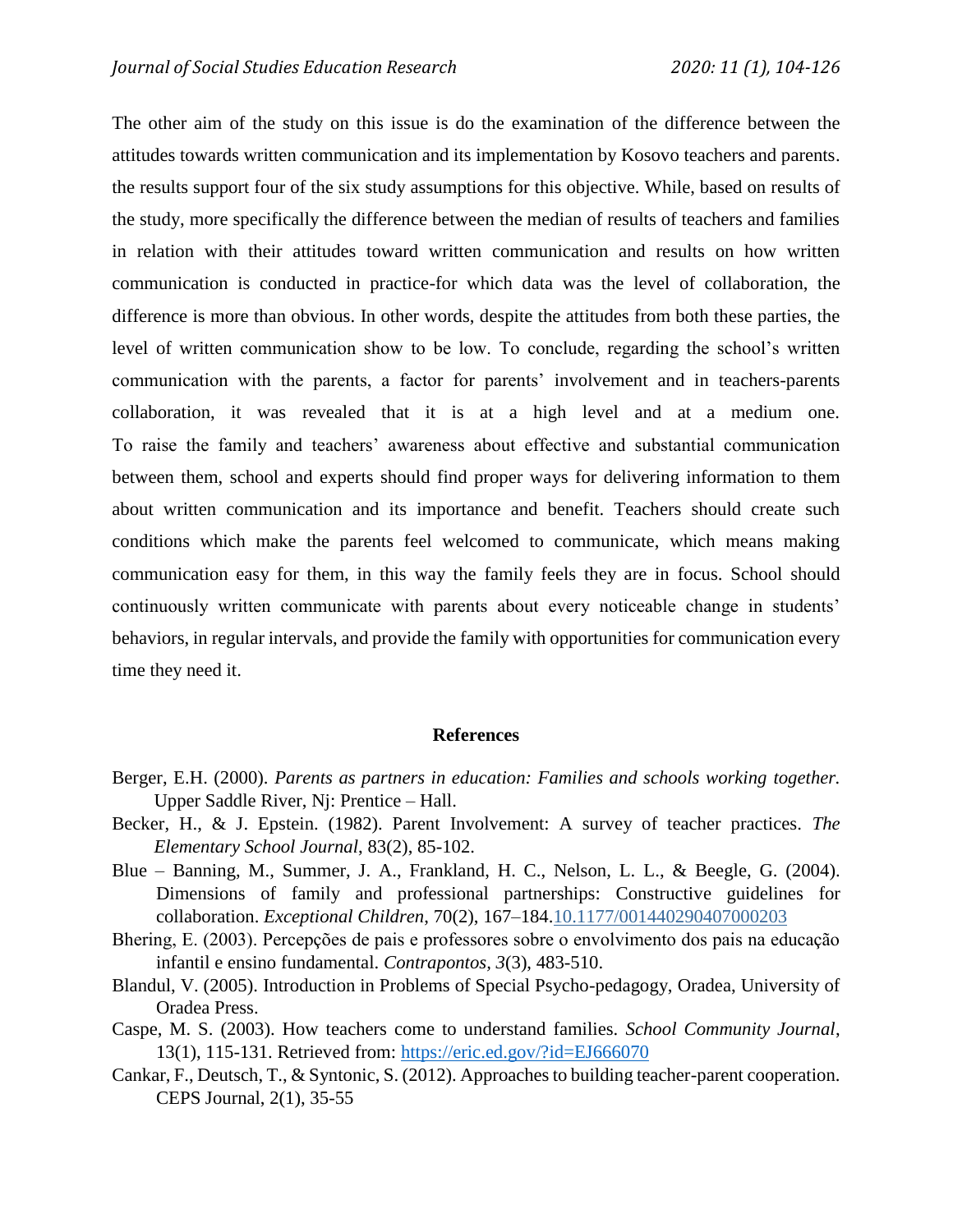Cambridge International Dictionary of English, (1996).

- Christenson, S. L., & Sheridan, S. M. (2001). School and families: Creating essential connections for learning. NY: Guilford Press
- Chambers,L. (1998). How customer-friendly is your school? *Educational Leadership*,56(2),33-35
- Schussler, D. L. (2003). Schools as learning communities: Unpacking the concept. *Journal of School Leadership*, 13, 498-528.
- Dowling,G. (2002).Creating Corporate Reputations:Identity, Image,and Performance.Oxford University Press.
- Dinnebeil, L. A., Hale, L. M., & Rule, S. (1996). A qualitative analysis of parents' and service coordinators' descriptions of variables that influence collaborative relationships. *Topics in Early Childhood Special Education*, 16(3), 322-347
- Evans-Schilling, D. (1999). Preparing educational leaders to work effectively with families: The Parent Power Project. In M.S. Ammon (Ed.), *Joining hands: Preparing teachers to make meaningful home-school connections* (pp. 101-121). Sacramento, CA: California Department of Education.
- Epstein, J. L. & Dauber, S. (1989). Teacher attitudes and practices of parent involvement in innercity elementary and middle schools. Paper presented at the American Sociological Association meeting, Atlanta. CREMS Report 31. Baltimore: The Johns Hopkins University Center for Elementary and Middle Schools.
- Epstein, J. L., & Sanders, M. G. (2006). Prospects for change: Preparing educators for school, family, and community partnerships. Peabody Journal of Education, 81(2), 81–120.
- Epstein, N. B. Bishop, D., Ryan, C., Miller, & Keitner, G., (1993). The McMaster Model View of Healthy Family Functioning. In Froma Walsh (Eds.), *Normal Family Processes* (pp. 138- 160). New York/London: The Guilford Press
- Epstein, J. L. (2010). School, Family, and Community Partnerships: Preparing Educators and Improving Schools. Westview Press. Christenson, S. L., Sheridan, M. (2001). Schools and Families: Creating Essential Connections for learning. New York: Guilford Press.
- Epstein, J. (1995). School/family/community partnerships: Caring for the children we share. Delta, Kappan, 76(9), 701-712.
- [Emma J. Martin](https://www.tandfonline.com/author/Martin%2C+Emma+J) &Shanna Hagan-burke. (2002). Establishing a Home School Connection: Strengthening the Partnership Between Families and Schools. *Preventing School Failure: Alternative Education for Children and Youth,* 46 (2), 62- 65.doi[:10.1080/10459880209603347](https://doi.org/10.1080/10459880209603347)
- Finders, M., & Lewis, C. (1994). Why some parents don't come to school. *Educational Leadership*, 51(8), 50-54
- Gavin, K.M., & Greenfield, D.B. (1998). A comparison of levels of involvement for parents with at-risk African American kindergarten children in classrooms with high versus low teacher encouragement. *Journal of Black Psychology*, 24(4), 403-417.
- Grant, L. (2011). 'I'm a completely different person at home': Using digital technologies to connect learning between home and school. *Journal of Computer Assisted Learning*, 27(4), 292–302. doi:10.1111/jca.2011.27.issue-4
- Hall, N. & Quinn, R. (2014). Parental Involvement at the High School Level: Parents' Perspectives. *Journal of Ethnic and Cultural Studies, 1*(1), 13-21.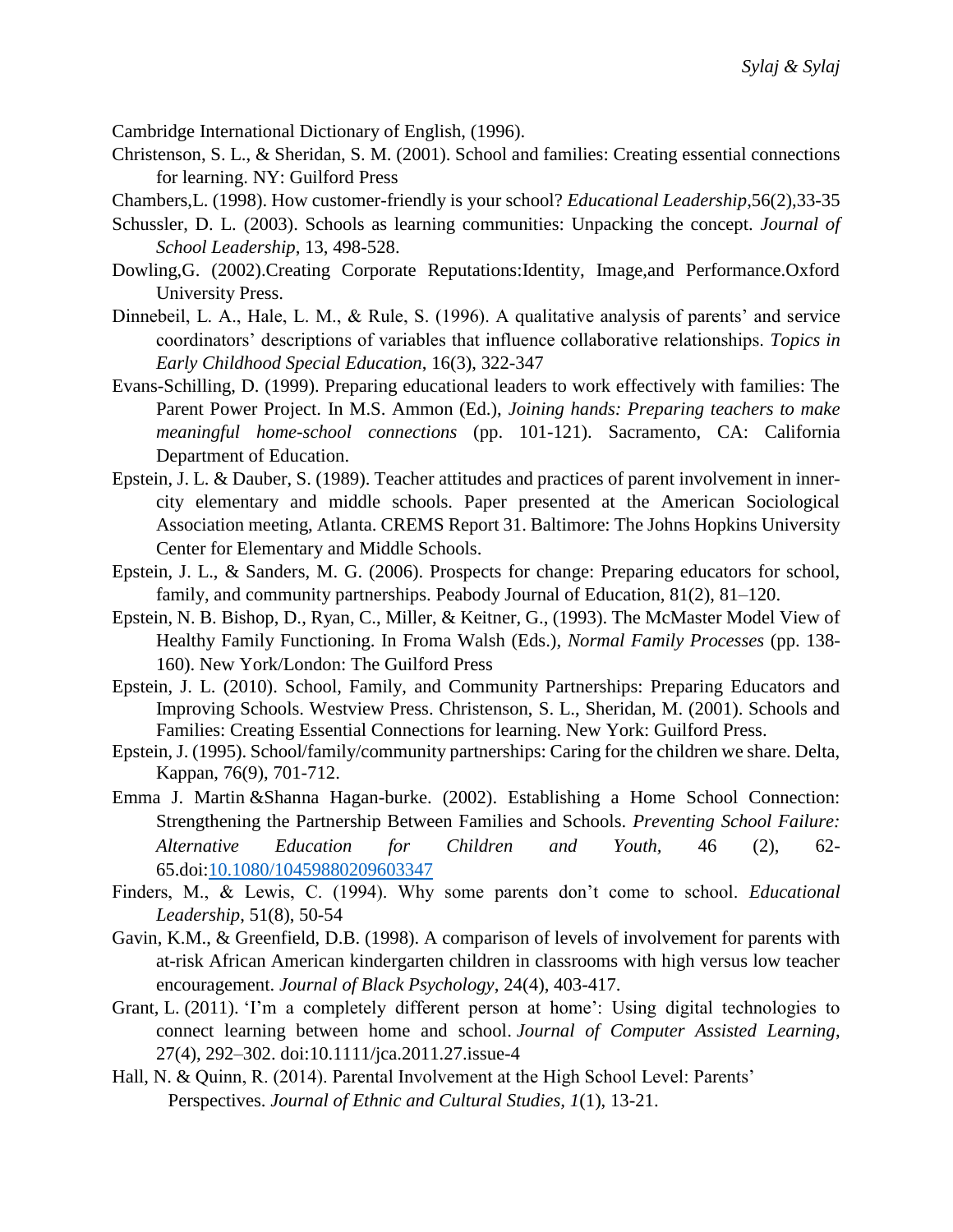Hoover-Dempsey, K. V., & Walker, J. M. T. (2002). Family-school communication: A report for the Metropolitan Nashville Public Schools. Nashville, TN: Vanderbilt University, Department of Psychology and Human Development

<http://citeseerx.ist.psu.edu/viewdoc/download?doi=10.1.1.467.3740&rep=rep1&type=pdf>

- Hoover-Dempsey, K. V., Walker, J. M. T., Jones, K. P., & Reed, R. P. (2002). Teachers Involving Parents (TIP): Results of an in-service teacher education program for enhancing parental involvement. *Teaching and Teacher Education*, 18, 843-867.
- Hoover-Dempsey, K.V., Bassler, O.C., & Brissie, J.S. (1992). Explorations in parent-school relations. *Journal of Educational Research,* 85, 287-294.
- Henderson, A. (1987). *The evidence continues to grow: Parent involvement improves student achievement*. Columbia, MD: National Committee for Citizens in Education. ED315199.
- Henderson, A., & Mapp, K. (2002). A new wave of evidence: The impact of school, family, and community connections on student achievement. Austin, TX: Southwest Educational Development Laboratory.
- Jenna, N. Tucker. (2014). Family-school relationships three papers addressing limitations in parent involvement theory and research. (Unpublished doctoral thesis). University of North Carolina at Chapel Hill, Chapel Hill.
- Jeynes, W. H. (2005). A meta-analysis of the relation of parental involvement to urban elementary school student academic achievement. Urban Education, 40(3), 237–269.
- Kocyigita, S. (2015). Family involvement in preschool education: rationale, problems and solutions for the participants. Educational Sciences: Theory & Practice, 15(1), 1- 17.
- K. S. H. Hoover-Dempsey, "Parental involvement in children's education: Why does it make a difference? " *Teachers College Record*, vol. 95, pp. 310-331, 1997.
- K. V. Hoover-Dempsey & Joan M. T. Walker. (2002). Family-School Communication: Vanderbilt University
- Lawrence-Lightfoot, S. (2004). Building bridges from school to home. Instructor, 114(1), 24- 28.
- MacBeath, J., Frost, D., Frost, R., Swaffield, S., & Waterhouse, J. (2009). The essential conversation: reforming education through dialogue, *Proceedings of the*International Congress for School Effectiveness and Improvement (pp 2-14). Vancouver, Canada: ICSEI. Retrieved from:

[https://www.researchgate.net/publication/265006783\\_The\\_essential\\_conversation\\_reformi](https://www.researchgate.net/publication/265006783_The_essential_conversation_reforming_education_through_dialogue) ng education through dialogue

- Ouimette, M., Feldman, J., Tang, R., Chamblin, N., & Coyne, S. (2002). Parent involvement in the Boston pilot schools: lessons from a unique urban network. Annual Meeting of the New England Educational Research Organization (pp. 1-14). Boston: Center for Collaborative Education.
- Pupovci, D & Tafarshiku. (2008). Pjesëmarrja e prindërve në jetën e shkollës në në Kosovë-një rrugë drejt ndryshimit. Prishtine: KEC.
- Pang, I-W., & Watkins, D. (2000). Towards a psychological model of teacher-parent communication in Hong Kong primary schools. *Educational Studies*, 26(2), 141-163. [doi.org/10.1080/713664272](https://doi.org/10.1080/713664272)
- Ratcliff, N. & Hunt, G. (2009).Building Teacher-Family Partnerships: The Role of Teacher Preparation programs. *Education*,129 (3). 495-505. Retrieved from: <https://eric.ed.gov/?id=EJ871593>